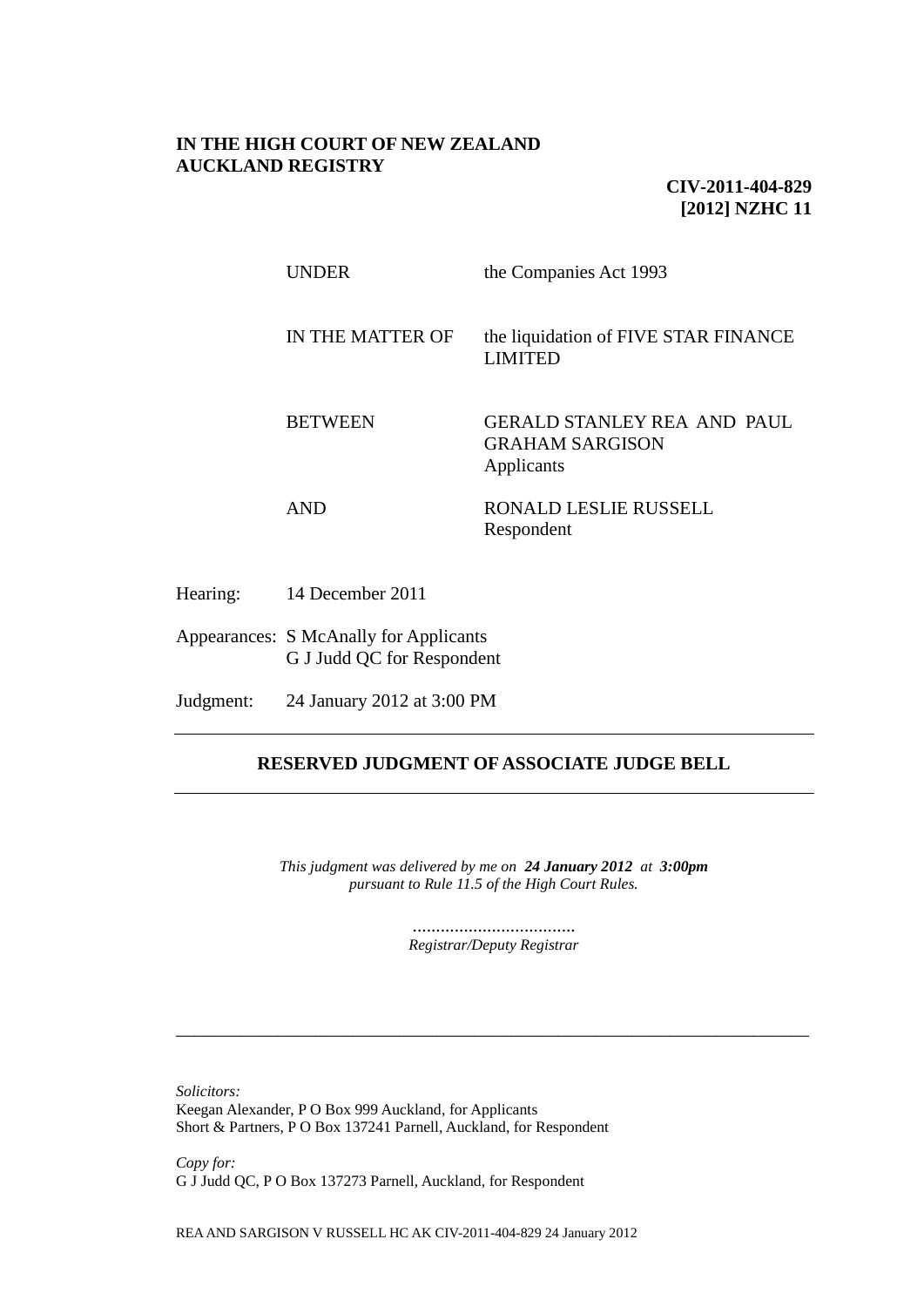[1] This is an application under s 294 of the Companies Act 1993 to have transactions set aside as voidable under s 292. The transactions said to be voidable are payments by Five Star Finance Ltd to the Bowden No. 14 Trust between 26 September 2006 and 23 August 2007 amounting to \$928,937.79. The liquidators served a notice under s 294 on the respondent, a former trustee of the Bowden No. 14 Trust, on 22 February 2011. The respondent served a notice of opposition on 18 March 2011. His main defence is that as trustee he did not authorise any of the transactions said to give rise to the company's indebtedness to the trust.

# [2] As the Court of Appeal noted in *Anzani Investments Ltd v Official Assignee*: 1

[6] The purpose of s 292 is to provide a mechanism that enables a liquidator to restore valuable consideration (of various types), with which the company parted prior to liquidation, to the pool of assets available for distribution among all creditors. The object is to prevent one creditor from being given preferential treatment through payment (pre-liquidation) of an amount in excess of that which would have been received had it participated with other creditors of equal rank in the distribution of the proceeds of sale of assets on liquidation. Those general principles are qualified by limited exceptions contained in s 292.

[3] Five Star Finance Ltd is one of the Five Star group of companies. The group was financed primarily by deposits from the public. Another Five Star company, Five Star Debenture Nominee Ltd, received the deposits and in turn advanced them to Five Star Finance Ltd. Five Star Finance Ltd went into receivership on 5 September 2007. An application for Five Star Finance Ltd to be put into liquidation was filed in court on 8 February 2008. An order was made for the company to be put into liquidation on 13 June 2008. On liquidation, Five Star Finance Ltd was found to be grossly insolvent. The liquidators say that creditors' claims total \$43,834,842.58. Recoveries so far, have come to \$551,887.24.

[4] The directors of the company were Anthony Walpole Bowden, Nicholas George Kirk (managing director) and Marcus Arthur MacDonald. Another prominent person in the company was Mr Neil Williams. He was not formally a

 $\bar{1}$ 

<sup>1</sup> *Anzani Investments Ltd v Official Assignee* [2008] NZCA 144.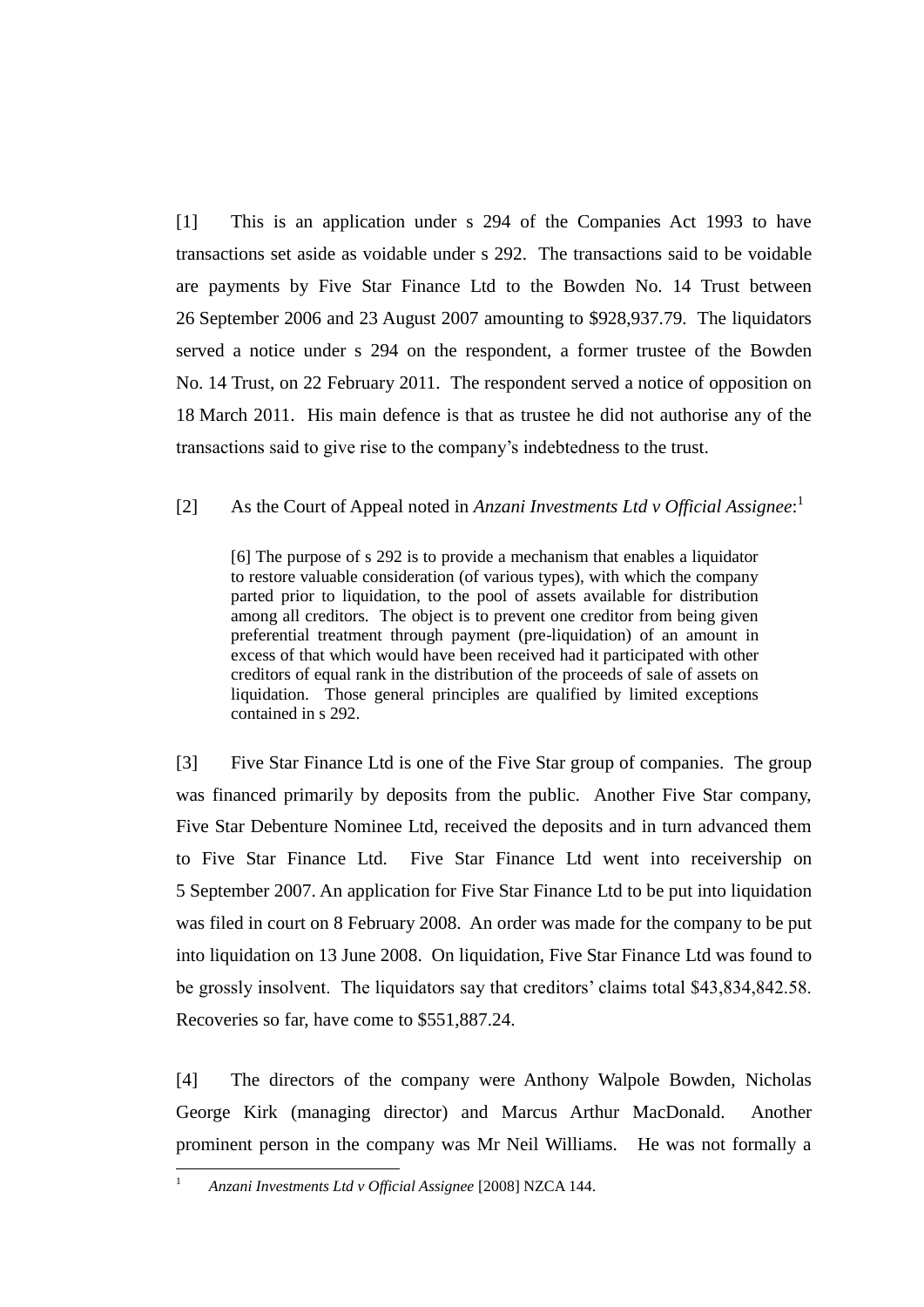director, apparently because he was an undischarged bankrupt.<sup>2</sup> He is alleged to have acted as a de facto director.

[5] The Bowden No. 14 Trust was established under a deed dated 14 July 2002. The settlor is Alistair David Williams (a son of Neil Williams). He is also the appointer, with the power to appoint and remove trustees and add or remove eligible beneficiaries. The eligible discretionary beneficiaries include members of the Williams family. The final beneficiaries are children of Mr Alistair David Williams (the grandchildren of Neil Williams). The respondent, Mr Russell, was trustee from the establishment of the trust on 14 July  $2002<sup>3</sup>$  until 11 September 2007. He was then replaced by Christopher Yates.

[6] On the application of Five Star Consumer Finance Ltd, a creditor of the trust, and another Five Star company, the court appointed Mr Boris van Delden, an Auckland insolvency practitioner, as receiver of the trust on 18 December 2007. The trust is insolvent.

[7] Mr Russell says that he was independent and unrelated to any of the beneficial interests of the trust, that he took no benefit from the trust and that he received no remuneration for acting as trustee. Mr Neil Williams, his brother-in-law, established the trust. He also knew both Mr MacDonald and Mr Kirk, directors of the Five Star companies. Mr MacDonald had been his solicitor and was a longstanding friend. Mr Kirk had been his accountant and was a long-standing friend. Mr Kirk proposed that Mr Russell be trustee. While he was trustee the trust was involved in property projects - 14 Bowden Road, Mt Wellington, 898 Great South Road, Manurewa, and Richmond Park Properties - all in Auckland. For each of these, Mr Russell was provided with a full appraisal of the venture, with copies of the purchase and financing documents, and with legal advice. In entering into transactions, he limited his liability to the assets of the trust. He did not deal with administrative matters, including receiving rent, paying mortgages and outgoings,

 $\mathcal{L}$ <sup>2</sup> While he is the same Neil Williams as the director of the secured lender in *First City Corporation v Downsview Nominees Ltd* [1989] 3 NZLR 710 (HCNZ), [1990] 3 NZLR 265 (CA) and [1993] 1 NZLR 513 (PC), there is no connection between Mr J G Russell in that case and Mr R L Russell in this case, even though they had the same counsel.

<sup>&</sup>lt;sup>3</sup> According to his affidavit, the commencement date was 14 September 2002, but the trust deed shows that that is incorrect.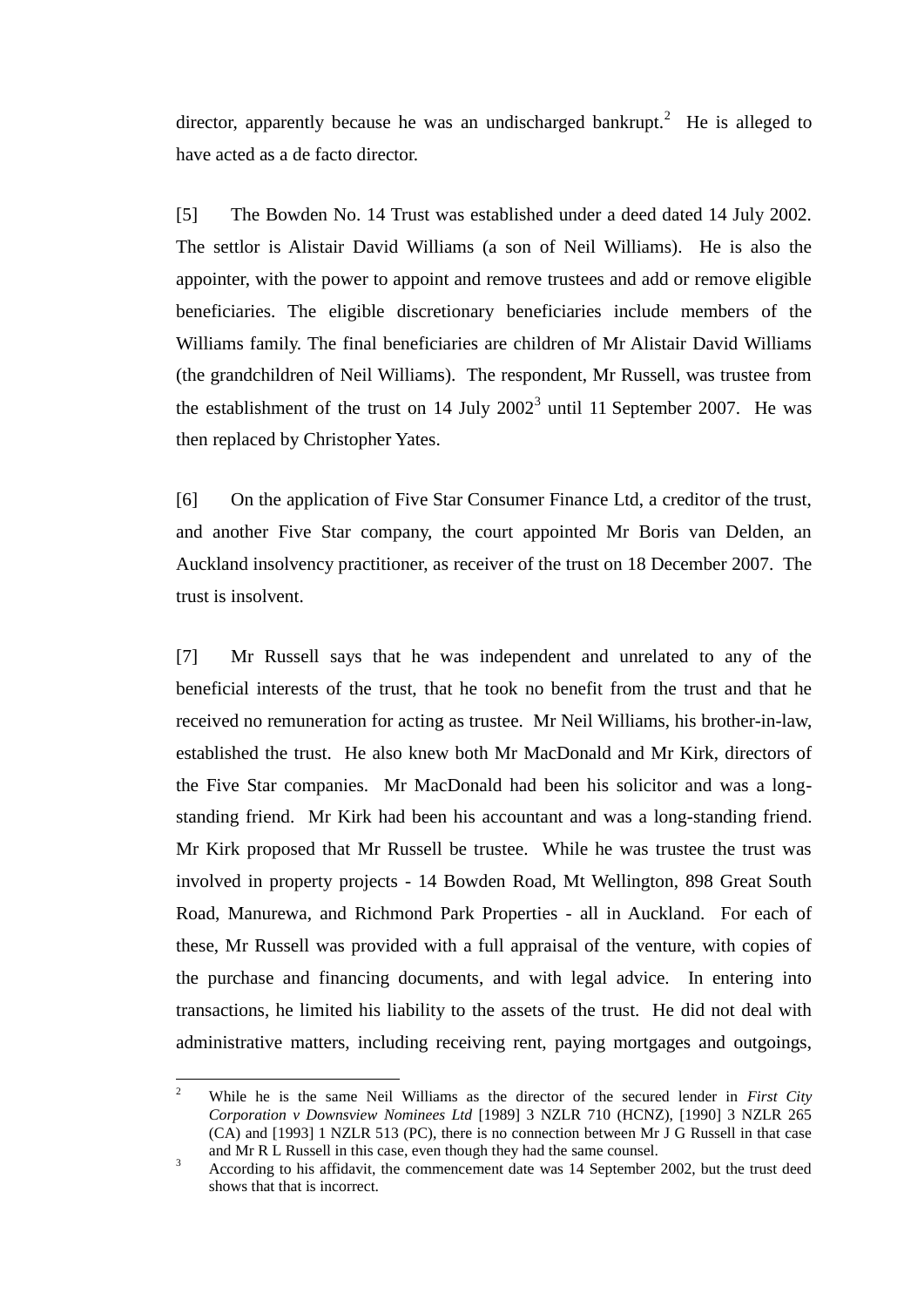arranging valuations, leasing, marketing and the like. His role was an overview of the trust's asset position and, on advice, make decisions whether to retain, dispose of or diversify investments. He left it to Mr Kirk to deal with administrative matters, but did not delegate to him the right to make trust decisions as to financial investments, including borrowing, purchasing, or diversifying assets or dealing with other major transactions.

[8] The trust borrowed funds from Westpac Bank and Five Star Consumer Finance Ltd. These transactions were properly documented and expressly subject to Mr Russell's liability as trustee being limited. On the other hand he had no knowledge of the transactions the subject of the liquidators' claim and would not have authorised them.

[9] The accounting records of Five Star Finance Ltd include a loan ledger headed "Loan Details  $- R$  725". It purports to record transactions between Five Star Finance Ltd and Bowden No. 14 Trust between 16 July 2002 and 23 August 2007. While a heading says "Advance, no interest – Ronald Russell Trustee", the ledger shows that the trust was charged interest on a revolving credit basis. The ledger starts with an initial advance in July 2002 of \$427,000 to the trust. The ledger shows the trust charged with increasing indebtedness for further advances, interest, fees and the like. By the end of 2003 the debt exceeded \$7,500,000. It peaked at \$10,014,391.08 in March 2006. At 23 August 2007 the closing balance was \$7,067,042.80, with a hand-written note on the ledger print-out that a payment of \$2,379,500 apparently made on 29 June 2006 was to be added.

[10] At first the liquidators of Five Star Finance Ltd took the ledger at face value and told the trust's receiver of the debt, adding on certain other charges. The receiver investigated the transactions between the trust and the company. For this case the parties agree that the receiver's reconciliation can be relied on and adopted. Mr van Delden took the view that the only transactions capable of being genuine were cash in or cash out, except where loans were documented, signed by the trustee and funds advanced. There are no documents evidencing any loans between Five Star Finance Ltd and the trust. Mr van Delden did not find any documents in which Mr Russell authorised any advances or investments in Five Star Finance Ltd.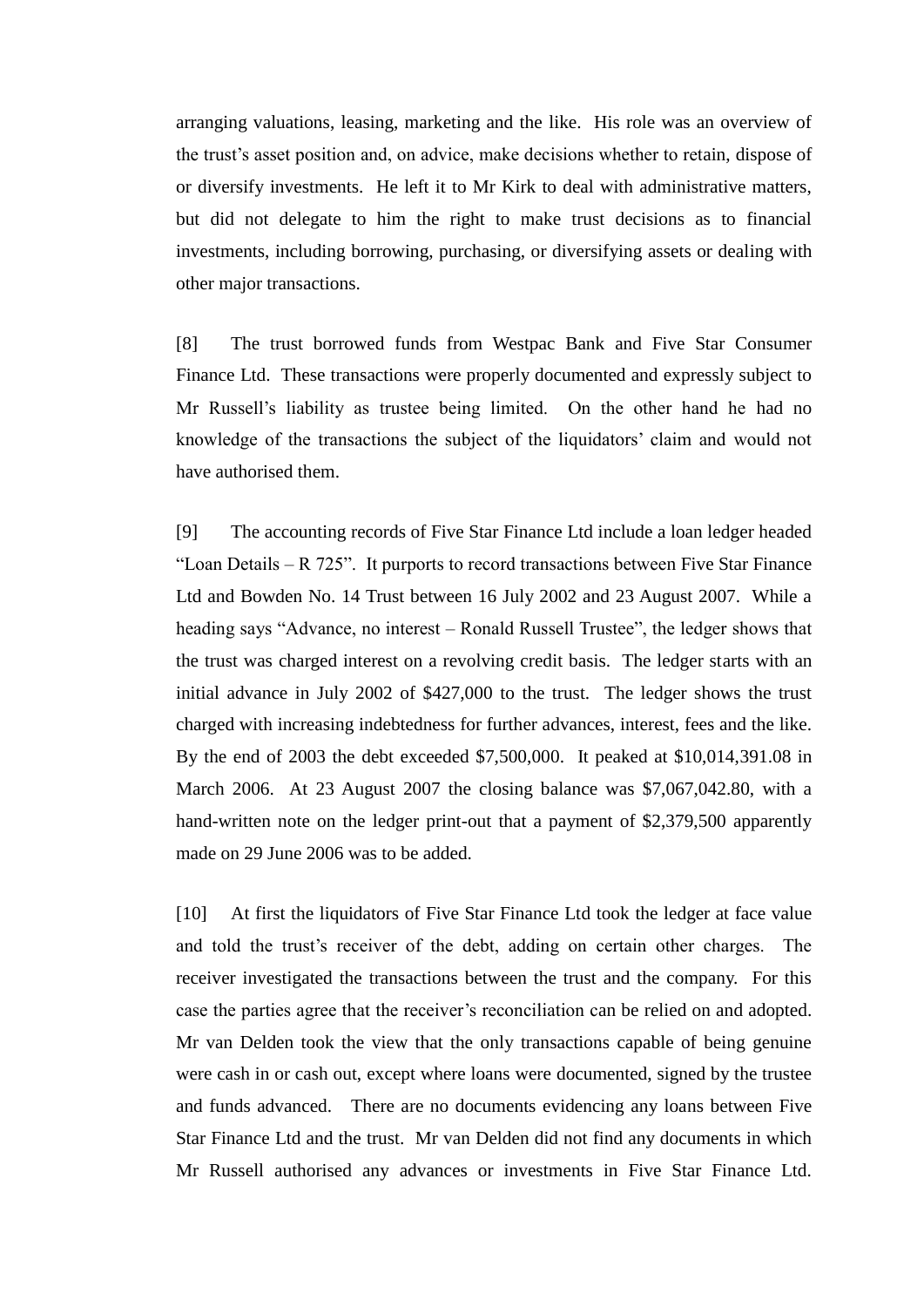Mr van Delden's analysis of cash transactions shows an initial payment to the trust of \$427,000 in July 2002. The running balance in favour of the trust peaked at \$1,111,500 in early 2005. By August 2006 cash payments from the trust to the company had wiped out that balance entirely. Mr van Delden's analysis shows a balance of \$2,114 payable by the company to the trust at 31 August 2006. From that time on the trust's payments to the company were more than the company's payments to the trust. From 1 September 2006 payments from the trust totalling \$1,923,778.98 were made to the company while the company's payments to the trust totalled \$930,067.79, giving the trust a shortfall of the net sum of \$995,805.57 at 23 August 2007. The liquidators have recalculated the payments made by the company to the trust during the applicable period as totalling \$928,937.79. Those are the transactions they want set aside as voidable under s 292 of the Companies Act.

[11] Mr van Delden has included in the payments by the company two payments of \$100,000 each to Five Star Consumer Finance Ltd on 30 March 2007. The trust was a debtor of Five Star Consumer Finance Ltd. All the other payments went into the trust's bank account.

[12] In the light of Mr van Delden's analysis, the R 725 loan ledger cannot be and could not have been relied on as an accurate record of transactions between the trust and the company. Many of the entries have no basis in reality. It is common ground that the person responsible for moving funds between the company and the trust was Mr Kirk. At all times he was both managing director of the company and the agent responsible for administration of the trust.

[13] These questions arise:

- (a) Which version of s 292 of the Companies Act applies?
- (b) Is Mr Russell the correct respondent?
- (c) Were the payments transactions entered into inside the specified period?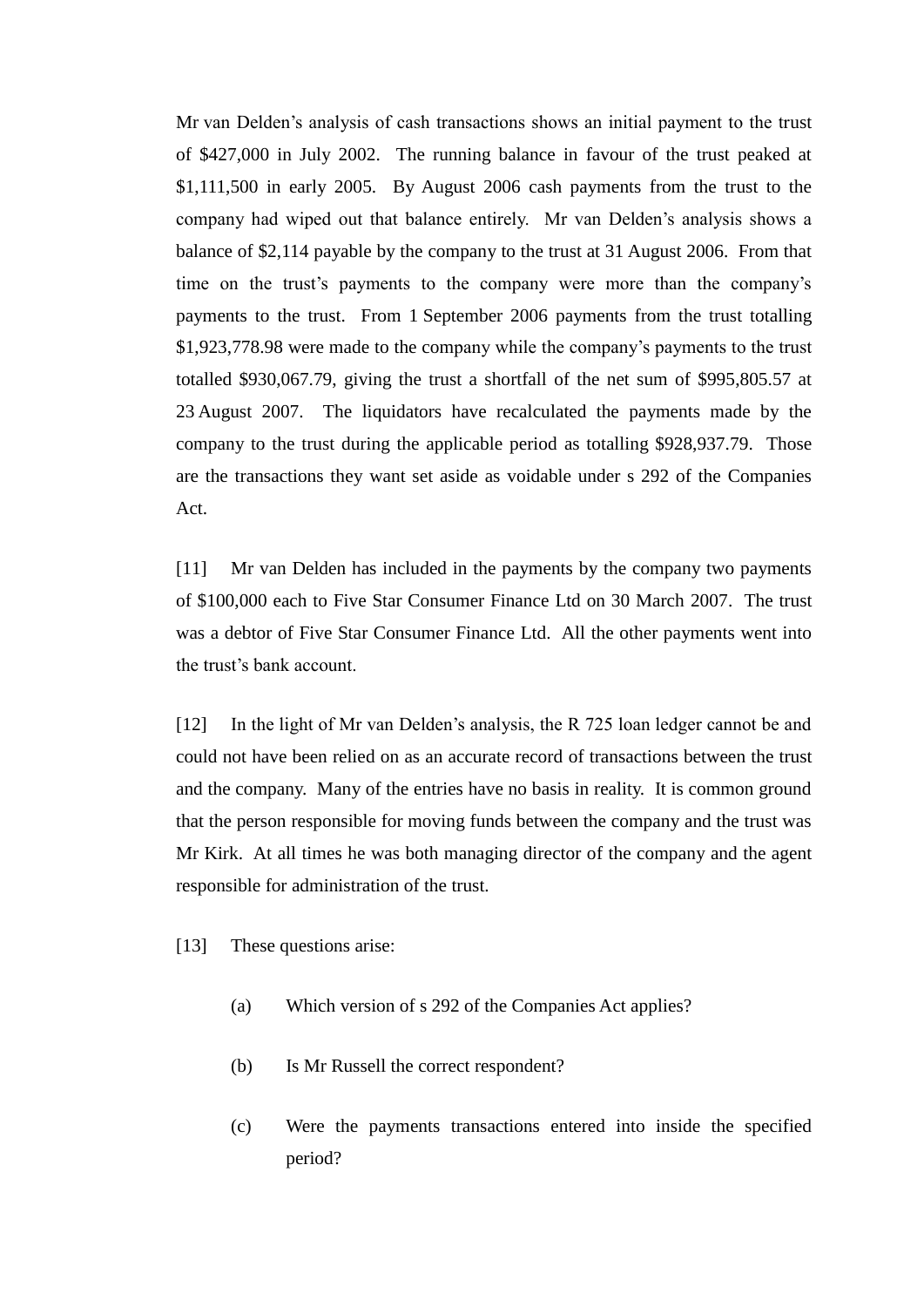- (d) At the times of the transactions was the company unable to pay its debts?
- (e) Are the payments between the trust and the company to be attributed to Mr Russell?
- (f) How are the payments between the trust and the company to be characterised?
- (g) In the light of that characterisation, how are the payments by the company to the trust to be assessed under s 292?
- (h) Was there a preference?
- (i) Was there a running account under s 292(4B)?
- (j) Were the payments in the ordinary course of business?
- (k) Does Mr Russell have a defence under s 296?
- [14] The liquidators' case is that:
	- (a) the court must apply the version of s 292 in force before the Companies Amendment Act 2006 came into force;
	- (b) Mr Russell is the correct respondent;
	- (c) the payments were made within the specified period;
	- (d) the company was not able to pay its debts at the times of the payments;
	- (e) Mr Russell is responsible in law for the payments between the trust and the company;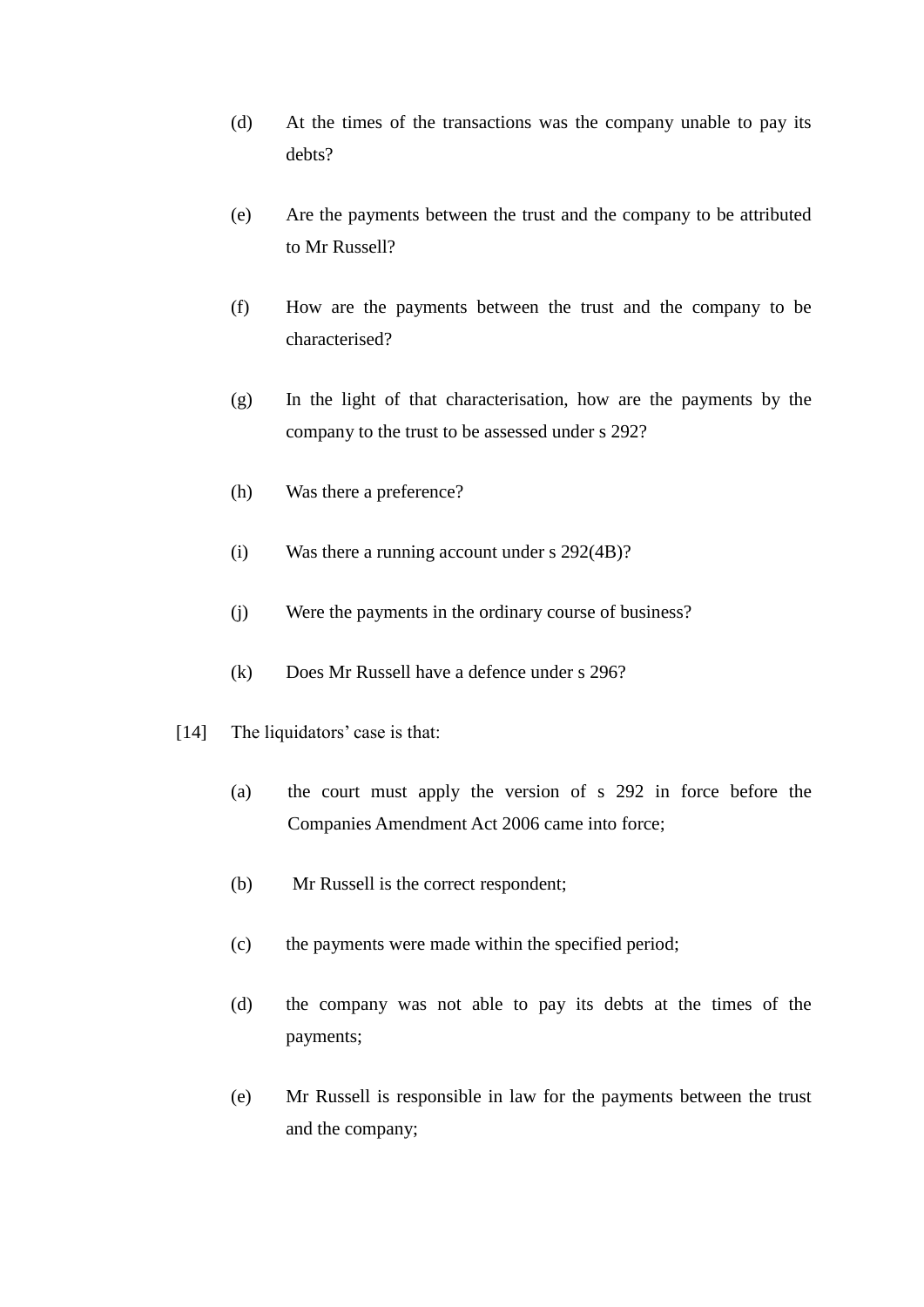- (f) there was a creditor-debtor relationship between the trust and the company;
- (g) the company's payments were made to reduce its indebtedness for funds advanced when it was insolvent;
- (h) the trust has received more than it would in the liquidation;
- (i) the payments were not made in the ordinary course of business; and
- (j) Mr Russell does not have a defence under s 296.
- [15] In response, Mr Russell's case is that:
	- (a) The court must apply the version of s 292 that came into force under the Companies Amendment Act, except that it cannot set aside a transaction that was not avoidable under the earlier law;
	- (b) He accepts that he is the appropriate respondent.
	- (c) He does not contest that the payments were made during the two year period.
	- (d) While not conceding insolvency, he does not strongly oppose that part of the liquidators' argument.
	- (e) As Mr Russell did not authorise the payments between the company and the trust, they cannot be attributed to him and there was no relevant creditor-debtor relationship between the trust and the company, which is necessary for a voidable transaction under s 292.
	- (f) The transactions were part of a running account under s 292(4B), under which there was a net increase in indebtedness; and
	- (g) The absence of a defence under s 296 is conceded.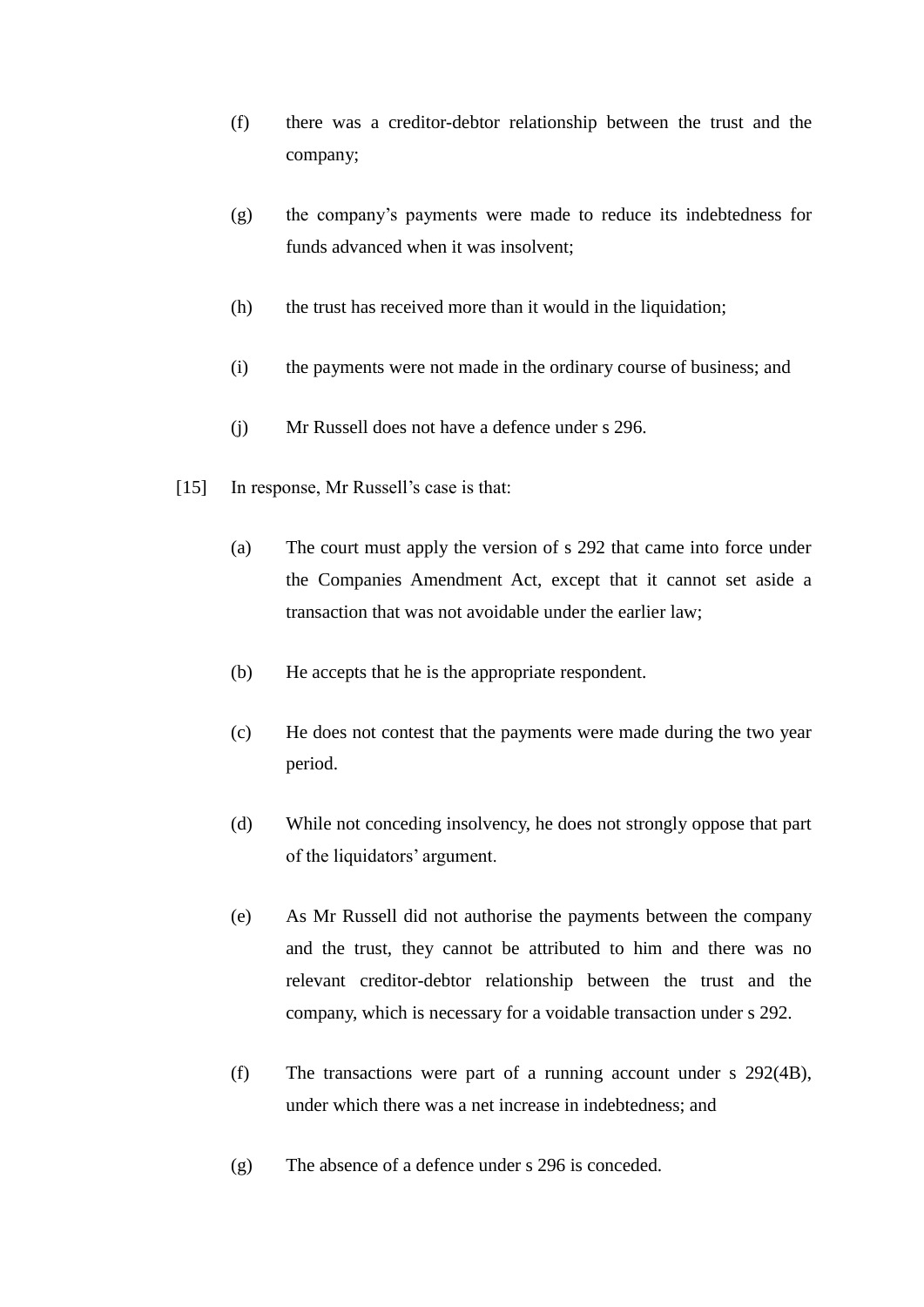[16] All the payments in this case were made before 1 November 2007, when the present version of s 292 came into force. The version of s 292 in force until 31 October 2007 was:

#### **292 Transactions having preferential effect**

- (1) In this section, transaction, in relation to a company, means—
	- (a) A conveyance or transfer of property by the company:
	- (b) The giving of a security or charge over the property of the company:
	- (c) The incurring of an obligation by the company:
	- (d) The acceptance by the company of execution under a judicial proceeding:
	- (e) The payment of money by the company, including the payment of money under a judgment or order of a court.
- (2) A transaction by a company is voidable on the application of the liquidator if the transaction—
	- (a) was made—
		- (i) At a time when the company was unable to pay its due debts; and
		- (ii) Within the specified period; and
	- (b) enabled another person to receive more towards satisfaction of a debt than the person would otherwise have received or be likely to have received in the liquidation—

unless the transaction took place in the ordinary course of business.

- (3) Unless the contrary is proved, for the purposes of subsection (2) of this section, a transaction that took place within the restricted period is presumed to have been made—
	- (a) At a time when the company was unable to pay its debts; and
	- (b) Otherwise than in the ordinary course of business.
- (4) For the purposes of this section, in determining whether a transaction took place in the ordinary course of business, no account is to be taken of any intent or purpose on the part of a company—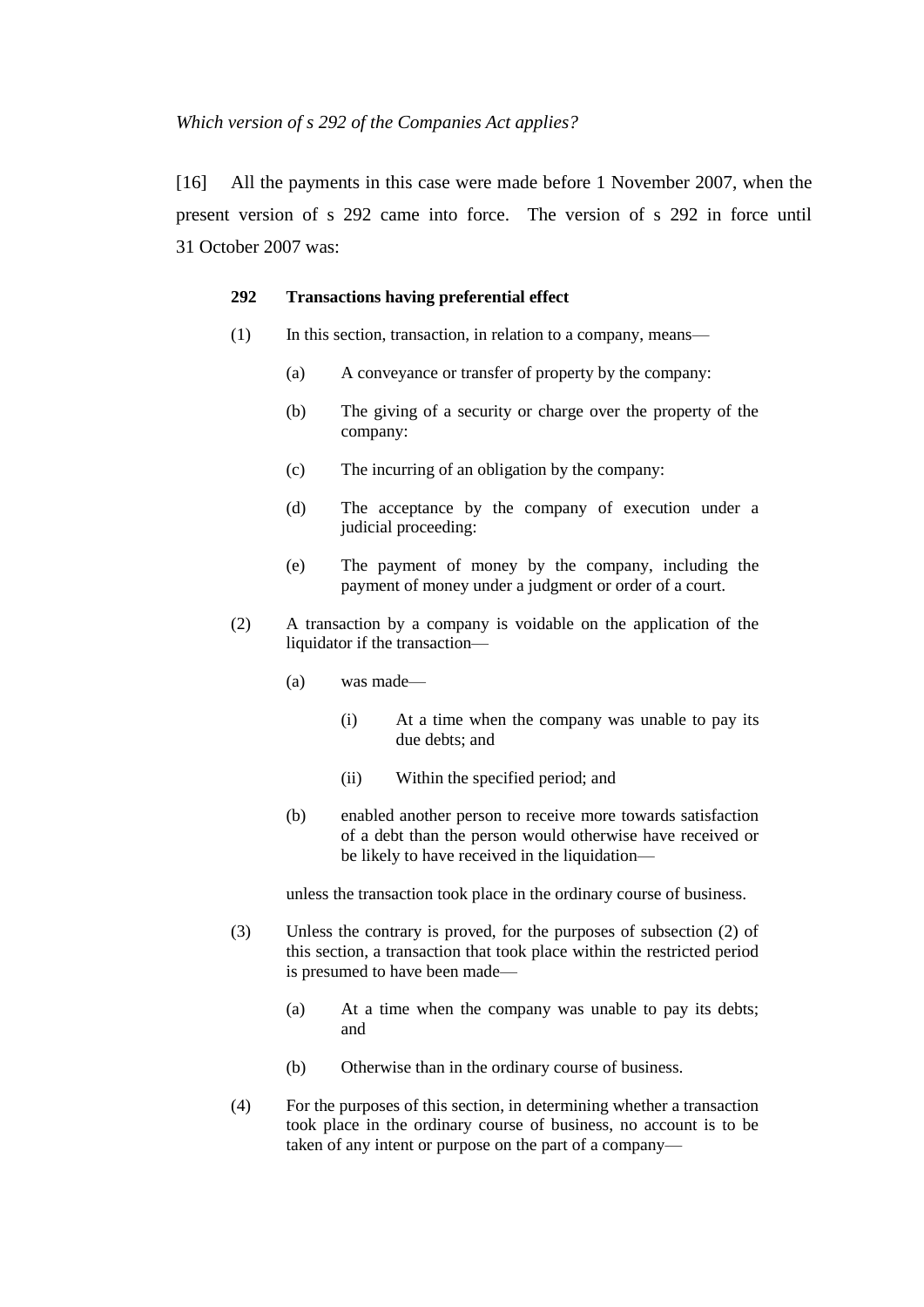- (a) To enable another person to receive more towards satisfaction of a debt than the person would otherwise receive or be likely to receive in the liquidation; or
- (b) To reduce or cancel the liability, whether in whole or in part, of another person in respect of a debt incurred by the company; or
- (c) To contribute towards the satisfaction of the liability, whether in whole or in part, of another person in respect of a debt incurred by the company—

unless that other person knew that that was the intent or purpose of the company.

- (5) For the purposes of subsection  $2(a)(ii)$  of this section, specified period means—
	- (a) The period of 2 years before the date of commencement of the liquidation together with the period commencing on that date and ending at the time at which the liquidator is appointed; and
	- (b) In the case of a company that was put into liquidation by the Court, the period of 2 years before the making of the application to the Court together with the period commencing on the date of the making of that application and ending on the date on which[, and at the time at which, the order was made; and
	- $f(c)$  If—
		- (i) An application was made to the Court to put a company into liquidation; and
		- (ii) After the making of the application to the Court a liquidator was appointed under paragraph (a) or paragraph (b) of section 241(2),—

the period of 2 years before the making of the application to the Court together with the period commencing on the date of the making of that application and ending on the date and at the time of the commencement of the liquidation.

- (6) For the purposes of subsection (3) of this section, restricted period means—
	- (a) The period of 6 months before the date of commencement of the liquidation together with the period commencing on that date and ending at the time at which the liquidator is appointed; and
	- (b) In the case of a company that was put into liquidation by the Court, the period of 6 months before the making of the application to the Court together with the period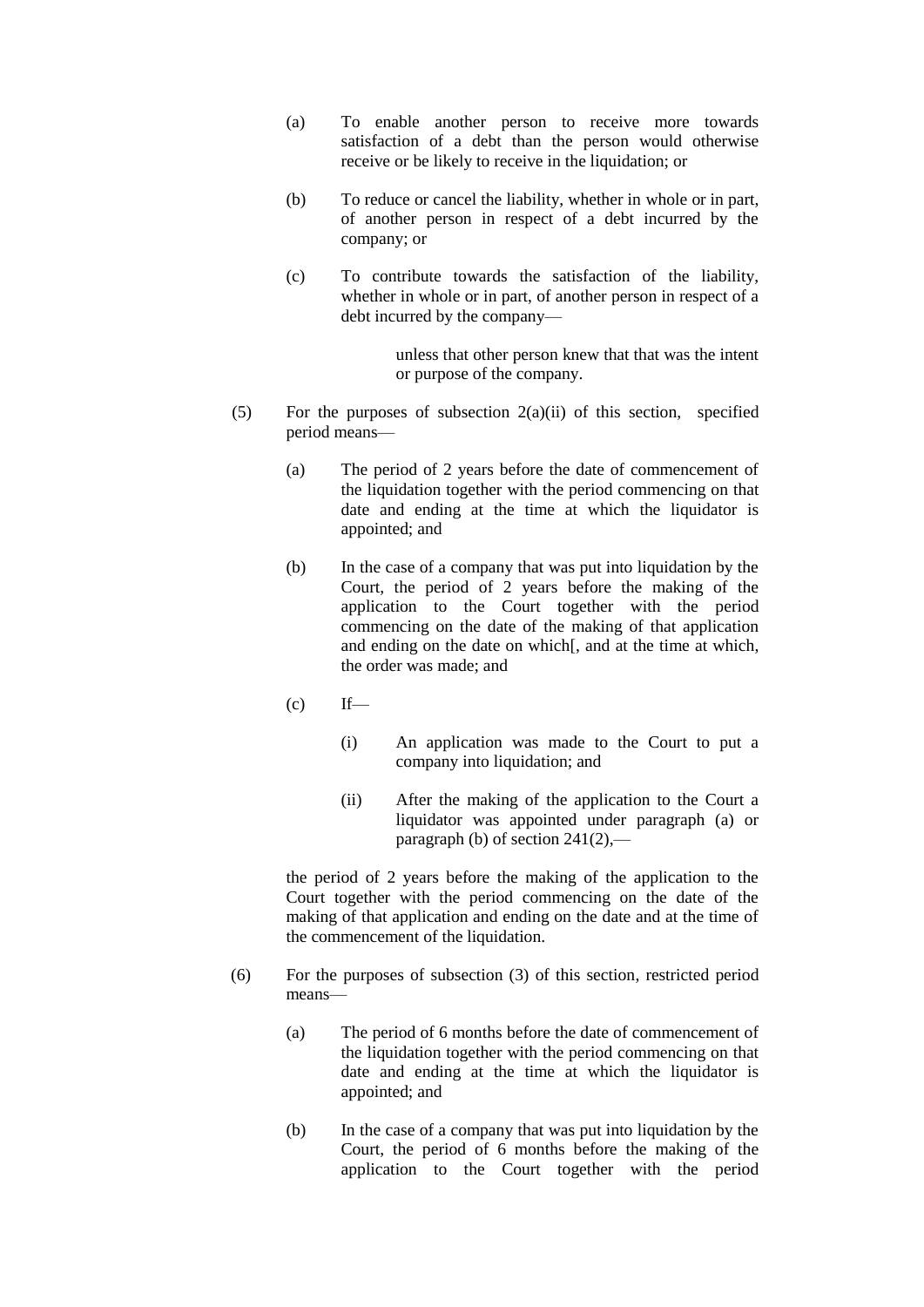commencing on the date of the making of that application and ending on the date on which, and at the time at which, the order of the Court was made; and

- $(c)$  If—
	- (i) An application was made to the Court to put a company into liquidation; and
	- (ii) After the making of the application to the Court a liquidator was appointed under paragraph (a) or paragraph (b) of section  $241(2)$ ,—

the period of 6 months before the making of the application to the Court together with the period commencing on the date of the making of that application and ending on the date and at the time of the commencement of the liquidation.

[17] The current version, which came into effect on 1 November 2007 under the Companies Amendment Act 2006, is this:

# **292. Insolvent transaction voidable**

- (1) A transaction by a company is voidable by the liquidator if it—
	- (a) is an insolvent transaction; and
	- (b) is entered into within the specified period/
- (2) An insolvent transaction is a transaction by a company that—
	- (a) is entered into at a time when the company is unable to pay its due debts; and
	- (b) enables another person to receive more towards satisfaction of a debt owed by the company than the person would receive, or would be likely to receive, in the company's liquidation.
- (3) In this section, transaction means any of the following steps by the company:
	- (a) conveying or transferring the company's property:
	- (b) creating a charge over the company's property:
	- (c) incurring an obligation:
	- (d) undergoing an execution process:
	- (e) paying money (including paying money in accordance with a judgment or an order of a court):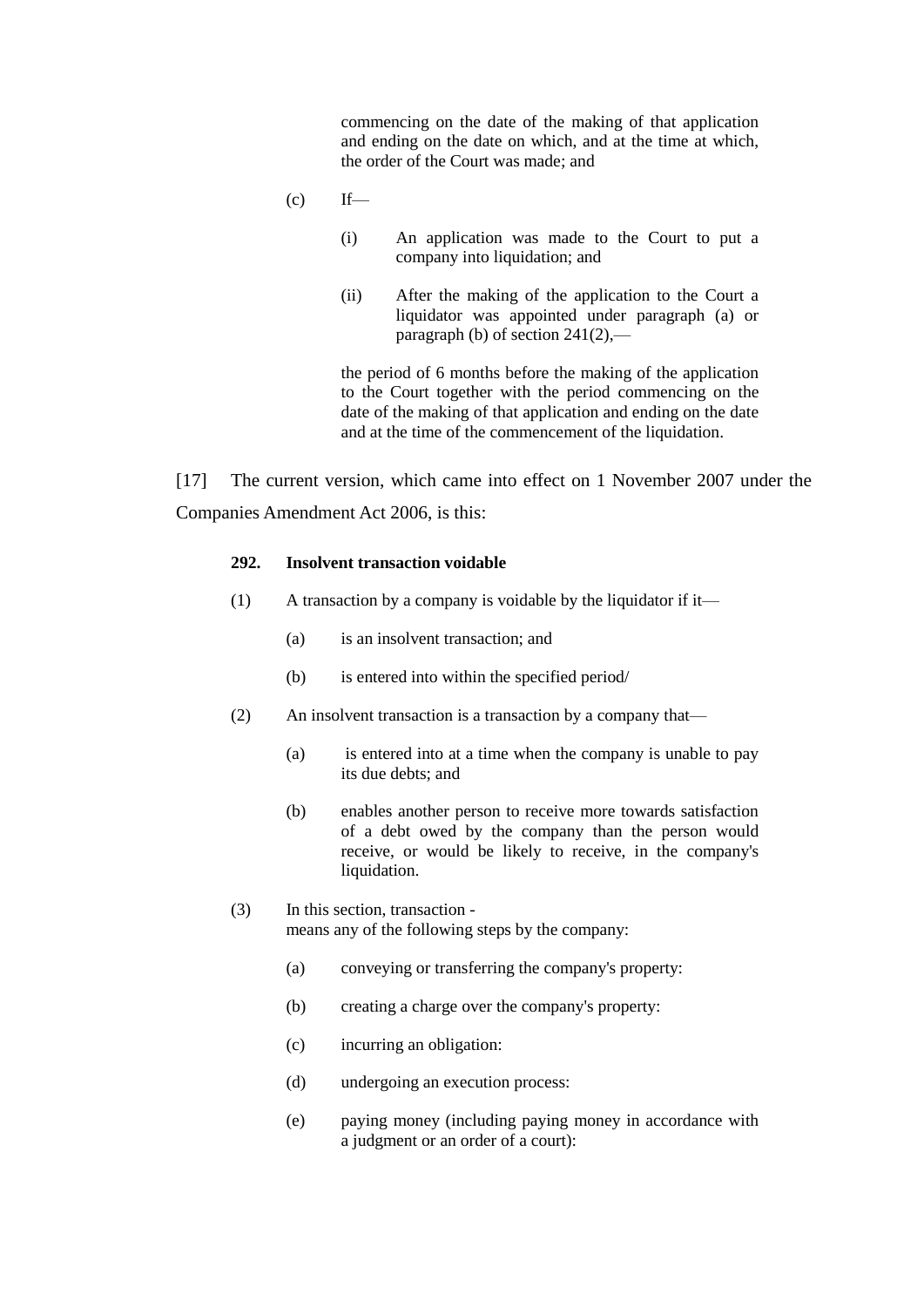- (f) anything done or omitted to be done for the purpose of entering into the transaction or giving effect to it.
- (4) In this section, transaction includes a transaction by a receiver, except a transaction that discharges, whether in part or in full, a liability for which the receiver is personally liable under section  $32(1)$  of the Receiverships Act 1993 or otherwise personally liable under a contract entered into by the receiver.
- (4A) A transaction that is entered into within the restricted period is presumed, unless the contrary is proved, to be entered into at a time when the company is unable to pay its due debts.
- (4B) Where—
	- (a) a transaction is, for commercial purposes, an integral part of a continuing business relationship (for example, a running account) between a company and a creditor of the company (including a relationship to which other persons are parties); and
	- (b) in the course of the relationship, the level of the company's net indebtedness to the creditor is increased and reduced from time to time as the result of a series of transactions forming part of the relationship;

then—

- (c) subsection (1) applies in relation to all the transactions forming part of the relationship as if they together constituted a single transaction; and
- (d) the transaction referred to in paragraph (a) may only be taken to be an insolvent transaction voidable by the liquidator if the effect of applying subsection (1) in accordance with paragraph (c) is that the single transaction referred to in paragraph (c) is taken to be an insolvent transaction voidable by the liquidator.
- (5) For the purposes of subsections (1) and (4B), specified period means—
	- (a) The period of 2 years before the date of commencement of the liquidation together with the period commencing on that date and ending at the time at which the liquidator is appointed; and
	- (b) In the case of a company that was put into liquidation by the Court, the period of 2 years before the making of the application to the Court together with the period commencing on the date of the making of that application and ending on the date on which[, and at the time at which,] the order was made[; and
	- $(c)$  If—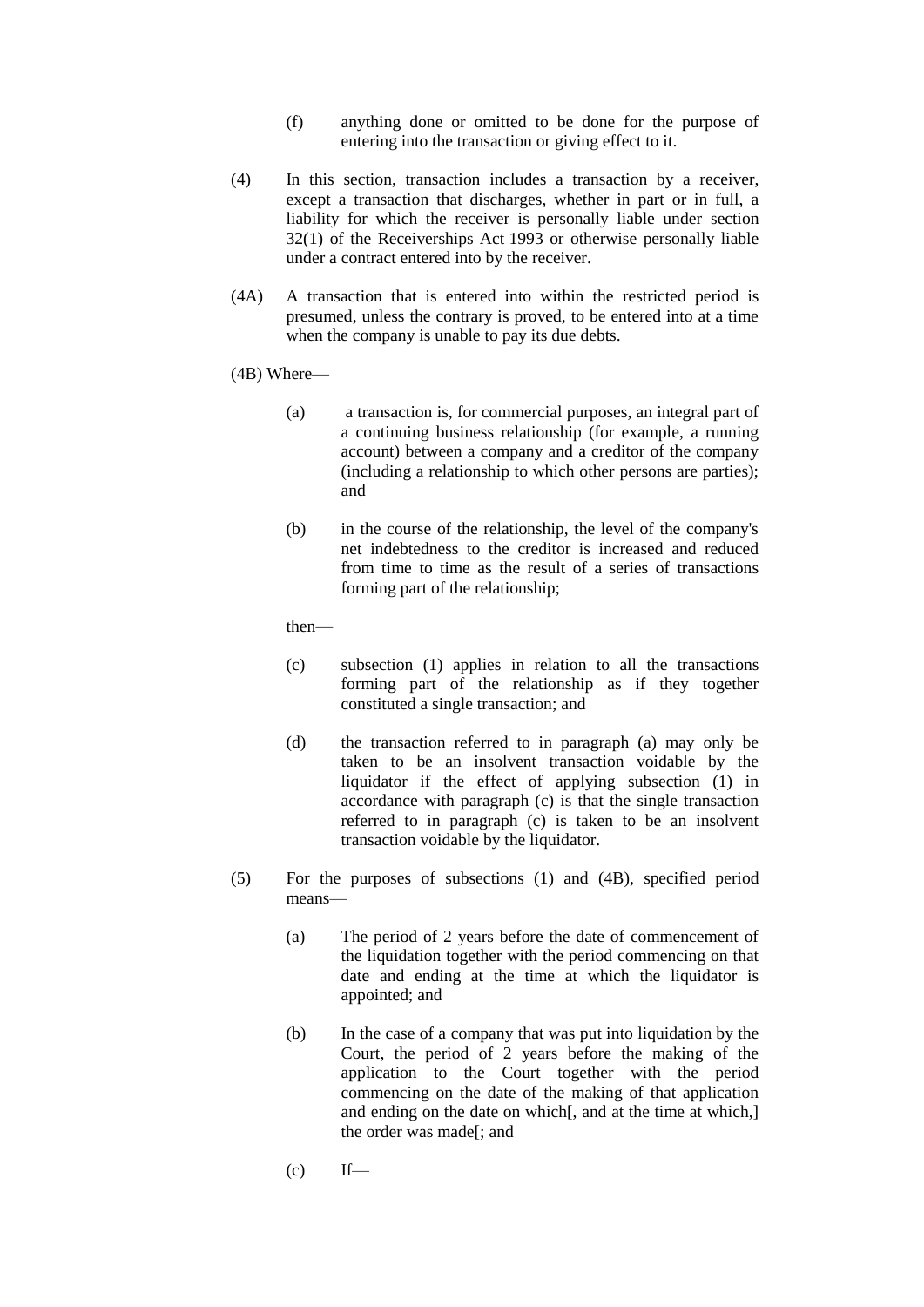- (i) An application was made to the Court to put a company into liquidation; and
- (ii) After the making of the application to the Court a liquidator was appointed under paragraph (a) or paragraph (b) of section  $241(2)$ ,—

the period of 2 years before the making of the application to the Court together with the period commencing on the date of the making of that application and ending on the date and at the time of the commencement of the liquidation.

- (6) For the purposes of subsection (4A) of this section, restricted period means—
	- (a) The period of 6 months before the date of commencement of the liquidation together with the period commencing on that date and ending at the time at which the liquidator is appointed; and
	- (b) In the case of a company that was put into liquidation by the Court, the period of 6 months before the making of the application to the Court together with the period commencing on the date of the making of that application and ending on the date on which, and at the time at which, the order of the Court was made; and
	- $(c)$  If—
		- (i) An application was made to the Court to put a company into liquidation; and
		- (ii) After the making of the application to the Court a liquidator was appointed under paragraph (a) or paragraph (b) of section  $241(2)$ , –

the period of 6 months before the making of the application to the Court together with the period commencing on the date of the making of that application and ending on the date and at the time of the commencement of the liquidation.

[18] The relevant repeal and savings provisions are in s 27 of the Companies Amendment Act 2006. Section 27(2) says:

Section 292 is amended by repealing subsections (1) to (4) and substituting the following subsections:

and here follow subsections (1) to (4B) of the current version. Section 27(3) and (4) are amending provisions. Section 27 (5) says: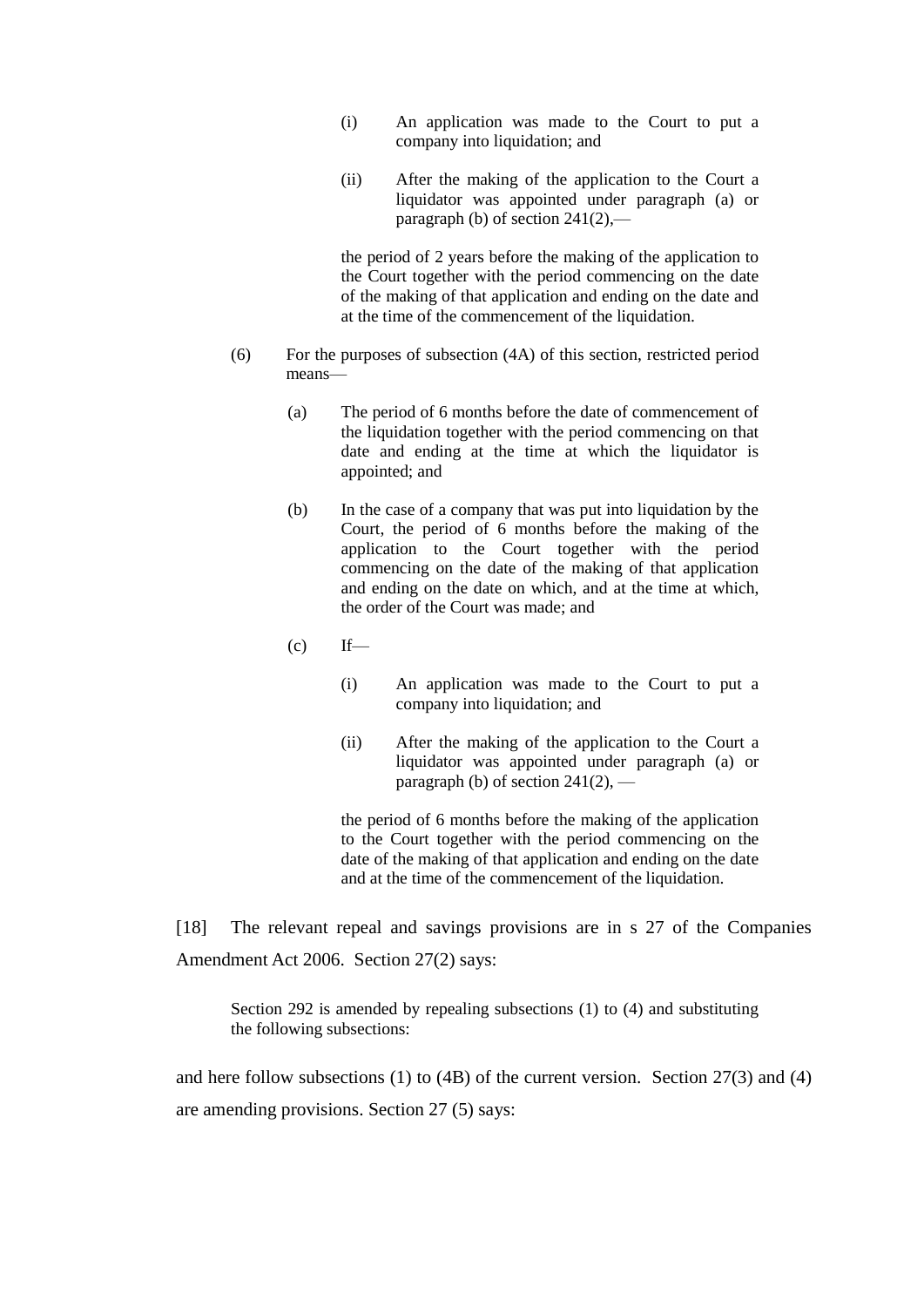Nothing in this section makes voidable a transaction that was completed before this section came into force, if that transaction would not have been voidable if this section had not come into force.

[19] Subject to any saving provisions, the earlier version of s 292 has ceased to have effect. It has been replaced by new provisions by which transactions are voidable by a liquidator. If the transaction attacked is not voidable under the current version of s 292, it cannot be set aside under the earlier law, because the earlier law has ceased to have effect. However, if a transaction is voidable under the current version of s 292, the effect of s 27(5) is that the transaction is saved if it would not have been voidable under the earlier law. Section 27(5) is an express provision for a limited saving of transactions that were not voidable under the old law. It does not require the court to apply the old repealed law generally in place of the current version to transactions that were completed before 1 November 2007. Section 27(5) does not allow a transaction to be set aside under the old law if it is not also voidable under the current law.

[20] Against that the liquidators submit that s 17 of the Interpretation Act 1999 applies and that the Court of Appeal has applied the repealed provisions generally rather than as a limited saving provision. The reference to s 17 is to s  $17(1)(a)$ :

- (1) The repeal of an enactment does not affect—
	- (a) The validity, invalidity, effect, or consequences of anything done or suffered...

[21] Section 292 deals with voidable transactions – transactions that may be set aside. They remain effective until they are set aside. The new version of s 292 provided new provisions as to voidability. Any setting aside is governed by the law in force at the time of setting aside, which is the new version of s 292 – subject to any saving provision. Under s 4(1)(b), the provisions of the Interpretation Act do not apply if the context of an enactment requires a different interpretation. This is such a case. Given the express limited saving in s 27(5) of the Companies Amendment Act, it is not possible to invoke s  $17(1)(a)$  to claim that the voidability in general of transactions completed before 1 November 2007 is to be decided according to the repealed provisions.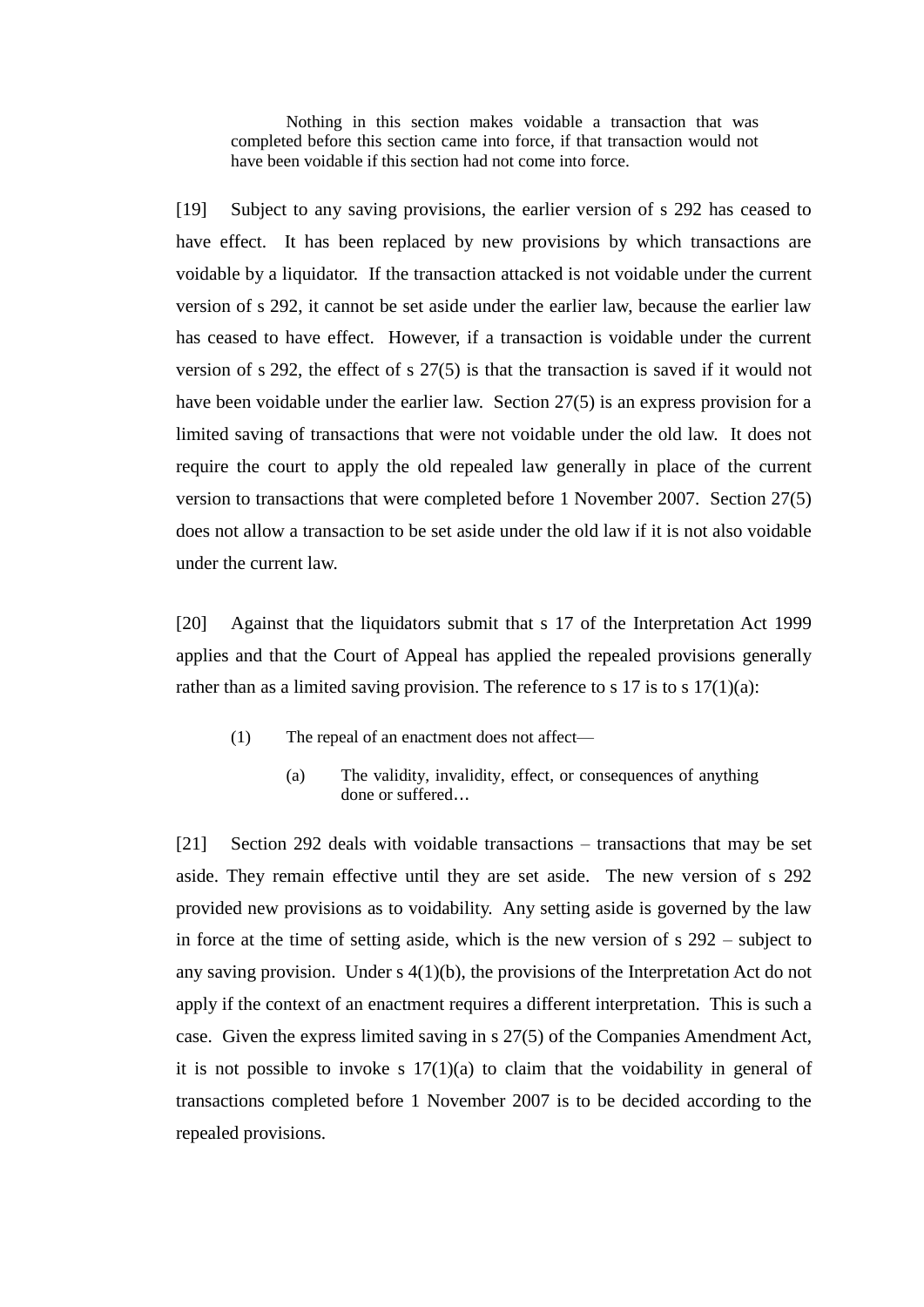[22] Decisions of the Court of Appeal that have applied the repealed law generally are *Anzani Investments Ltd v Official Assignee*, *,*4 *Stapley v Fletcher Concrete and*  Infrastructure Ltd, <sup>5</sup> Higgs v P & W Painters Ltd<sup>6</sup> and Levin v Rastkar<sup>7</sup>. The first three cases were appeals from decisions of the High Court applying the older form of s 292 while it was still in effect. The Court of Appeal's decisions do not refer to s 27(5) of the amending act and there is nothing in the decisions to suggest that the effect of s 27(5) was the subject of submission. Those decisions are not authorities on the effect of s 27(5). The judgment in *Levin v Rastkar* refers to s 27(5) in two places: at  $[1]$  where it held generally that the old law applied; and at  $[53] - [55]$ where it referred to the section in considering which version of s 296(3) applied. It does not appear that at the s 292 stage of the case, there was argument as to the effect of s 27(5) and the court's decision is consistent with it assuming that the old law applied without having heard argument. Given the court's findings as to transactions in the ordinary course of business, the court's decision would have been the same if it had applied s 27(5) as having only a limited saving effect.

[23] I propose to consider whether the transactions are voidable under the current version of s 292. Only if I find that they are voidable will I consider whether they are saved under s 27(5) of the amending Act. The decisions of the Court of Appeal do not stand in the way of my taking that approach.

## *Is Mr Russell the correct respondent?*

[24] In his notice of opposition Mr Russell contends that either the present trustee or Mr van Delden, the receiver of the trust appointed by the court should be the respondent. However, in the hearing Mr Judd QC accepted that Mr Russell is the correct respondent. The transactions in issue are the payments by the company into the trust's bank account. Mr Russell was the trustee at the time. Although he was personally unaware of the payments, as trustee he was the lawful owner of the funds in the trust's bank account and accordingly was the recipient of the payments by the

 $\overline{4}$ <sup>4</sup> *Anzani Investments Ltd v Official Assignee* [2008] NZCA 144 at [5].

<sup>5</sup> *Stapley v Fletcher Concrete and Infrastructure Ltd* [2008] NZCA 442 at [4].

 $\frac{6}{4}$  *Higgs v P & W Painters Ltd* [2008] NZCA 433 at [1].

<sup>7</sup> *Levin and Jordan v Rastkar* [2011] NZCA 210 at [1].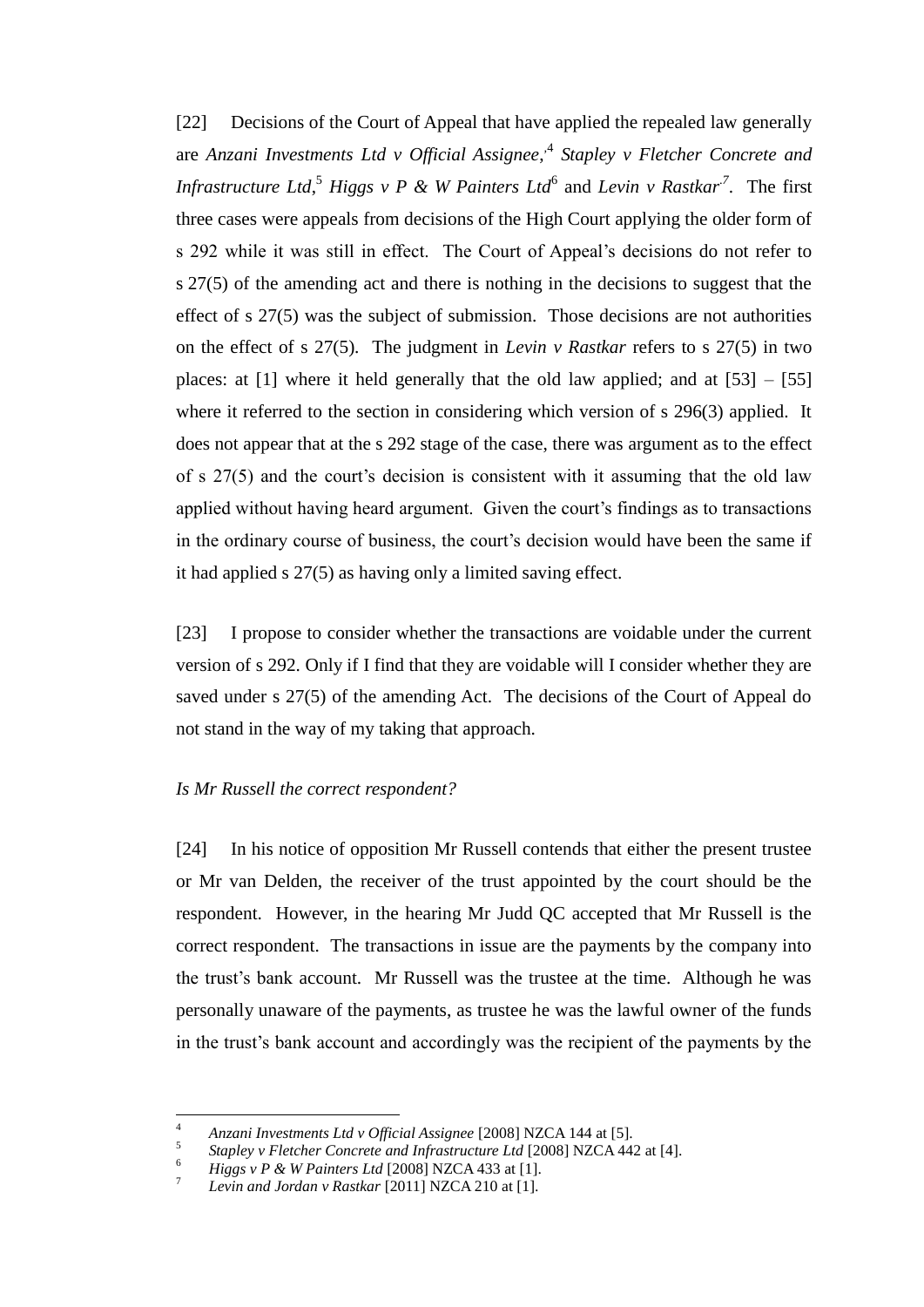company. As the recipient he was a party to the transactions in question. He was a person who had to be served with a notice under s 294(1):

#### **293 Procedure for setting aside transactions and charges**

- (1) A liquidator who wishes to set aside a transaction or charge that is voidable under section 292 or 293 must—
	- (a) file a notice with the Court that meets the requirements set out in subsection (2); and
	- (b) serve the notice as soon as practicable on—
		- (i) *the other party to the transaction* or the charge holder, as the case may be; and
		- (ii) any other party from whom the liquidator intends to recover.

#### (emphasis added)

[25] Under s 292(2)(b) an insolvent transaction enables a person to receive more towards satisfaction of a debt than the person would receive in the liquidation. Again the legislation is directed at the recipient. Similarly, the defence under s 296(3) is directed at the recipient:

- (3) A court must not order the recovery of property of a company (or its equivalent value) by a liquidator, whether under this Act, any other enactment, or in law or in equity, if *the person from whom recovery is sought (A) proves that when A received the property—*
	- (a) A acted in good faith; and
	- (b) a reasonable person in A's position would not have suspected, and A did not have reasonable grounds for suspecting, that the company was, or would become, insolvent; and
	- (c) A gave value for the property or altered A's position in the reasonably held belief that the transfer of the property to A was valid and would not be set aside.

## (emphasis added)

[26] In the light of these provisions Mr Judd's concession was properly made. Mr Russell is a necessary respondent so that his liability can be determined. However, if the case reaches the stage where Mr Russell is found liable and orders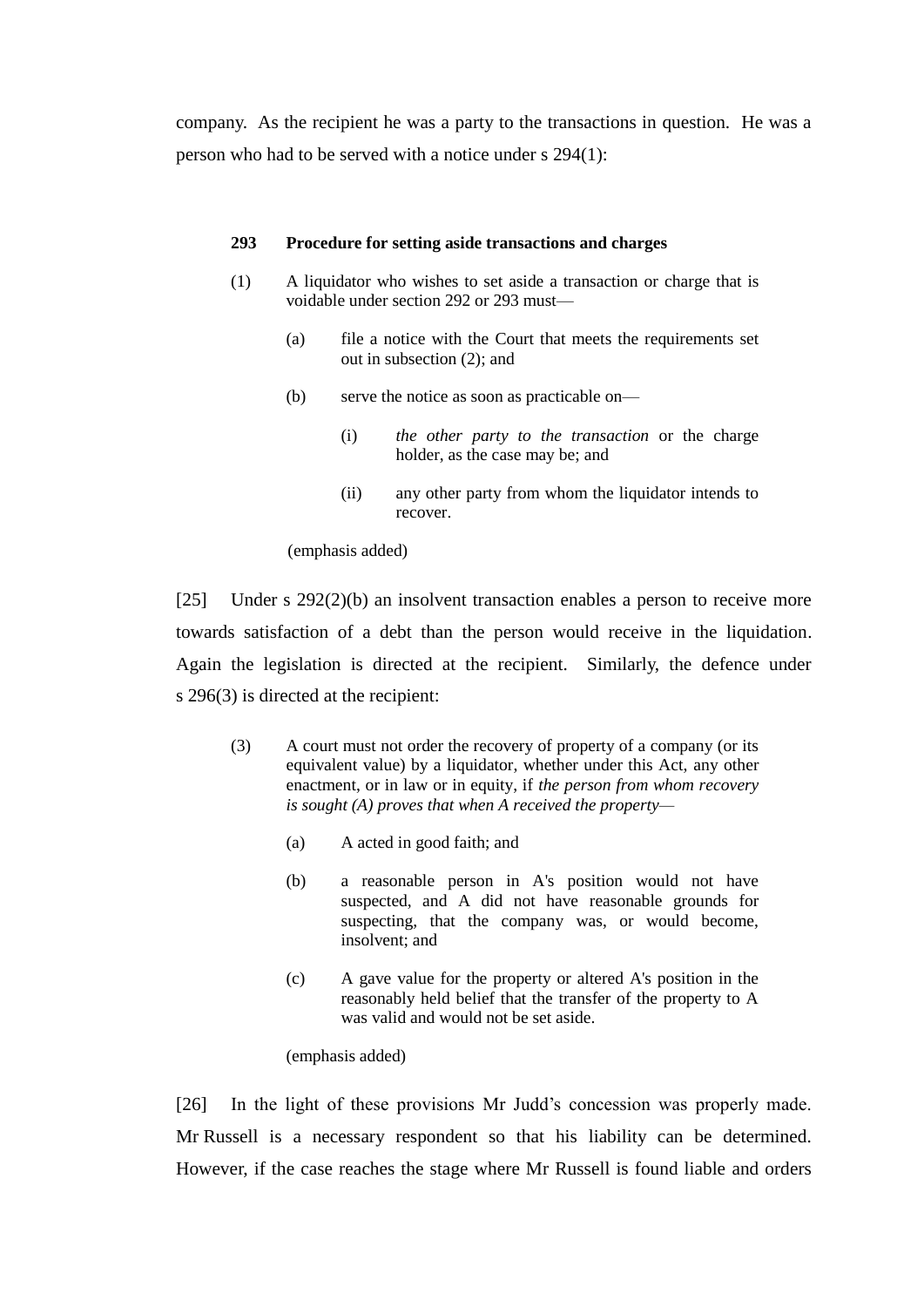are made under s 295, it may be necessary to consider joining the current trustee and the receiver of the trust if Mr Russell seeks indemnity from the trust assets or the liquidators ask to be subrogated to his position.

# *Were the payments transactions entered into inside the specified period?*

[27] The payments are transactions under s  $292(3)(e)$ . The payments to Five Star Consumer Finance Ltd in partial reduction of the trust's indebtedness to that company were payments to the trust: *Westpac Banking Corporation v Merlo*.<sup>8</sup> There is no dispute that the specified period under s 292(5) is the two years before the filing of the liquidation application in court plus the period from filing to the liquidation order. The specified period began on 8 February 2006. All the payments were within the specified period.

# *At the times of the transactions was the company unable to pay its debts?*

[28] For evidence of the financial position of the company, the liquidators rely primarily on the financial statements of the company for the year ended 31 March 2006 and draft financial statements for the year ended 31 March 2007. Both were prepared by a chartered accountant in public practice. Although the 2007 financial statements were draft only, Mr Judd did not object to my reading them. His position was that the statements could be referred to as evidence of the company's financial position, even if they had not been formally adopted. While they were not in final form, any adjustments were not likely to change matters significantly for this case.

[29] In considering whether a company was able to pay its due debts at the time of a transaction, it is standard<sup>9</sup> to refer to the principles stated by Richardson J in *re Northridge Properties Ltd (in Liq)*: 10

<sup>8</sup> *Westpac Banking Corporation v Merlo* [1991] 1 NZLR 560 (CA).

<sup>9</sup> See for example *TR Group Ltd v Blanchett* HC Hamilton CIV 2003-404-300 Master Faire 15 May 2003 at [11].

<sup>10</sup> *re Northridge Properties Ltd (in Liq)* SC Auckland M46/75, 13 December 1977.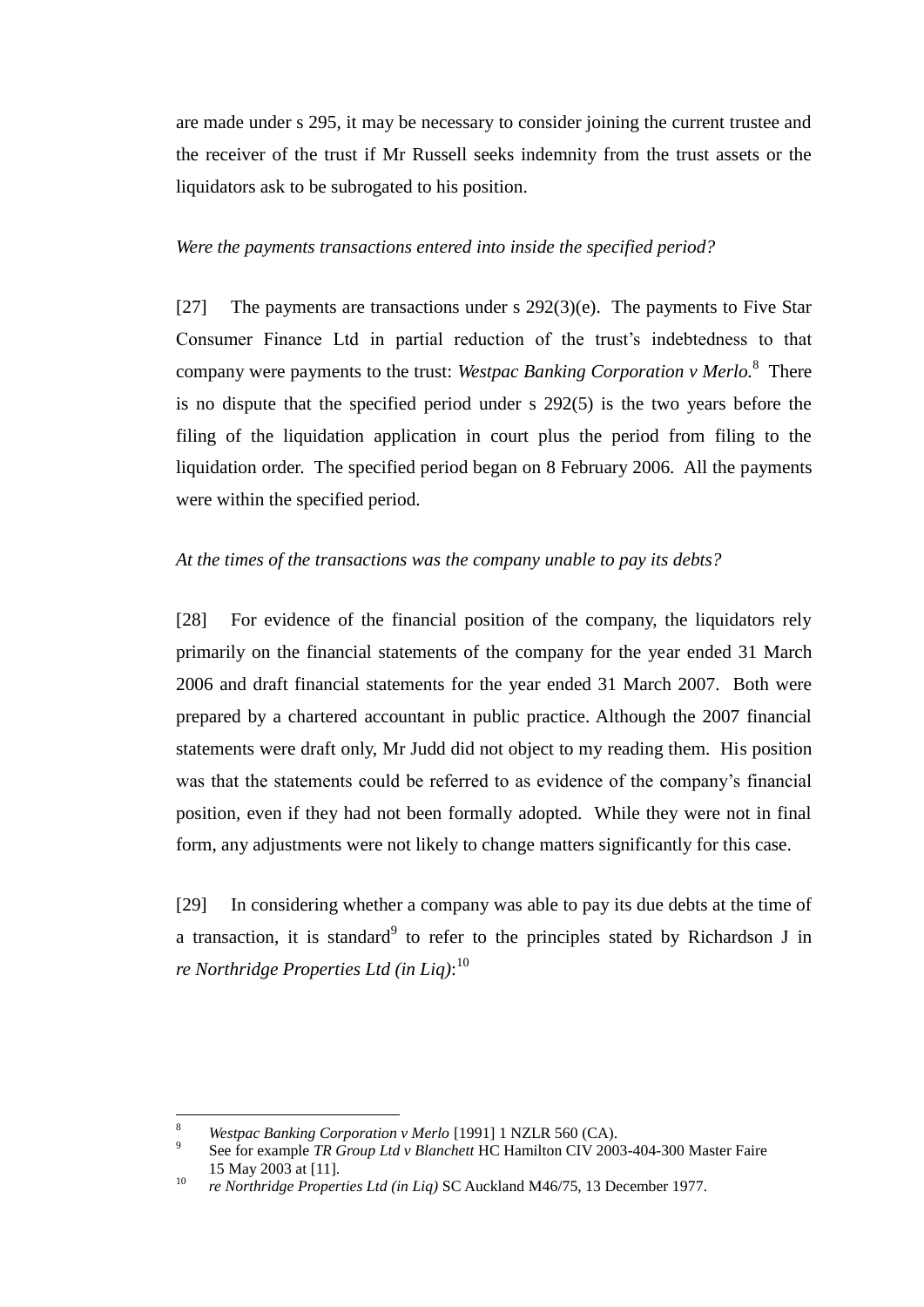- (a) The ability of the company to pay debts is concerned with the position of the debtor at the time when the charge or payment is made or other specified act took place. The concern is with the present.
- (b) In considering the present position regard may properly be had to the recent past – relevant to this is whether the debtor has in recent weeks been unable to pay debts as they become due;
- (c) In determining the ability to meet debts as they become due, account must be taken of outstanding debts;
- (d) The words "as they become due" mean, as they legally become due;
- (e) The reference to "payment from his own money" has not been interpreted strictly to require a debtor to keep sufficient cash on hand at all times for that purpose. It is a matter of striking a balance. It is not a matter of simply measuring assets against liabilities, and it is not a matter of whether given sufficient time assets could be realised and debts paid;
- (f) The section is concerned with solvency, so there must be a substantial element of immediacy in the ability to provide cash from non cash assets;
- (g) If, as is well established, convertibility to cash from non-cash assets on hand may be taken into account in determining solvency, so too must debts becoming due while that conversion takes place. Moreover, the words "as they become due" involve consideration of a debtor's position over a period not an instant of time;
- (h) The test of insolvency is an objective one.

[30] The legislation in that case said "payment from its own money". "From its own money" does not appear in s 292. Even under the old legislation the company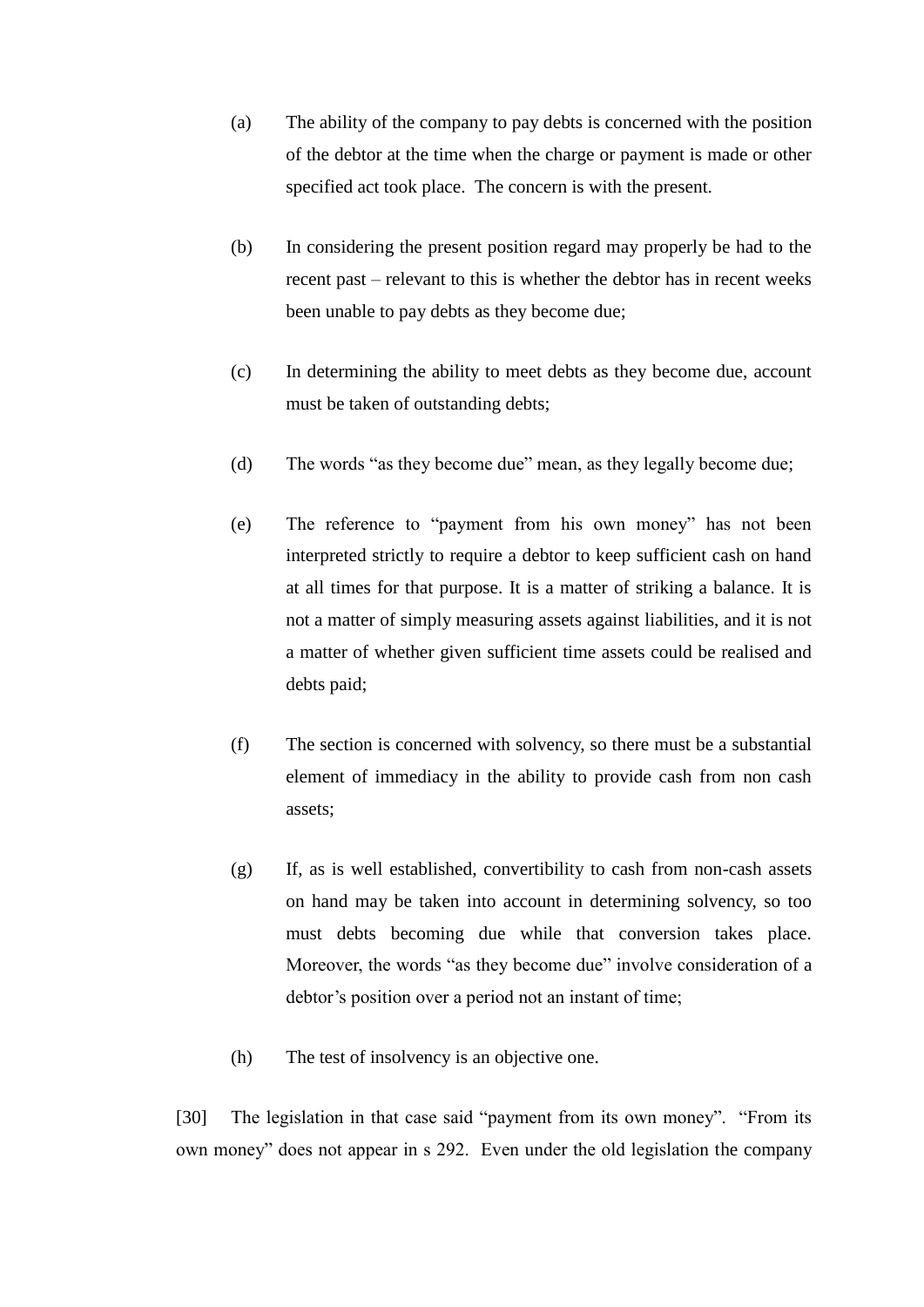was not required to keep cash in hand.<sup>11</sup> The courts have recognised that a company may maintain solvency by recourse to borrowed funds, provided that the borrowing is on deferred terms or that the lender is not a creditor whose debt cannot be repaid when it becomes due and payable.<sup>12</sup>

[31] The three last payments in this case totalling \$16,500 were within the restricted period under s 292(6)(b). Under s 292(4A) there is a presumption that the company was not able to pay its due debts at the time of those payments. Mr Russell did not try to rebut that presumption.

[32] For payments made outside the restricted period, the liquidators refer to the financial statements of 31 March 2006. They show a gross profit from trading of \$3,865,000 and an operating surplus after taxation of \$797,000. As to financial position, the accounts show a total equity of \$2,771,000. The liquidators say that this was illusory because the assets include shares in Five Star Consumer Finance Ltd valued at \$21,893,000. According to the liquidators those shares had no value at the end of March 2006. They also say that there is no evidence that capitalised finance advances had any value, as they appeared to be related party transactions. However this is not evidence that at March 2006 the company was not able to pay its due debts as they fell due. At best it was a signal of potential future solvency problems. The liquidator points to a deficiency in working capital. Total current assets were \$24,633,000 and total current liabilities were \$33,497,000, giving a working capital deficit of \$8,864,000.

[33] While that is some evidence of inability to pay due debts, by itself it is not enough. Five Star Finance Ltd was dependent for funding on deposits made by the investing public, channelled through advances made by Five Star Debenture Nominee Ltd. For as long as members of the public were willing to provide funding and to renew their investments, it is possible that Five Star Finance Ltd could pay its debts as they fell due. At some point there would come a time when Five Star Finance could not meet its debts as they fell due, but the financial statements of March 2006 are not by themselves enough to show that that point had been reached.

 $11\,$ <sup>11</sup> *Bank of Australasia v Hall* (1907) 4 CLR 1,514 per Isaacs J at 1,543.

<sup>12</sup> *Lewis v Doran* [2005] NSWCA 243, (2005) 219 ALR 555 per Giles JA at [107]–[109].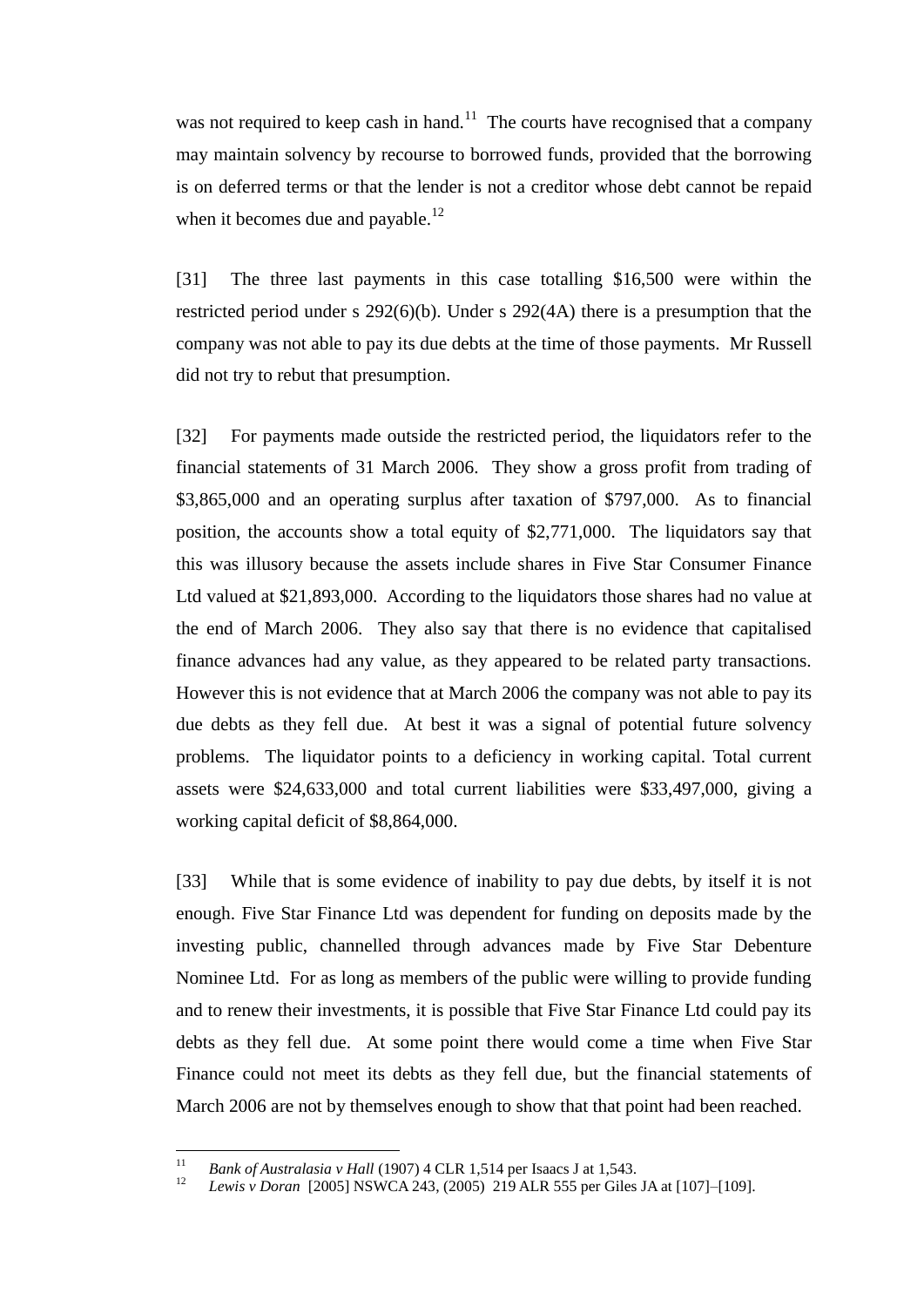[34] There is one matter that does point to insolvency, when added to the other evidence. That is the movement of funds between the trust and the company. Under Mr van Delden's analysis, from September 2006, Mr Kirk paid trust funds to the company and repayments by the company to the trust did not close the deficit. The resort to the unorthodox method of using trust funds without the consent of the trustee to address funding requirements of the company is evidence that the company cannot have been meeting its funding requirements from other sources. While the case law such as *Lewis v Doran* acknowledges that structured borrowing on deferred terms may not point to insolvency, when a company director transfers assets from a trust without the knowledge of the trustee, there cannot be any terms for deferred repayment. Between 1 September 2006 and 1 December 2006 the balance repayable by the company to the trust rose from \$2,114 to \$1,710,793.36. The company's repayments over the next nine months did not wipe out the balance. The transfers of funds from the trust from 1 September 2006 are evidence that by resorting to assets of others the company was not able to meet its liabilities as they fell due from its own resources.

[35] This is supported by the draft financial statements for the year ending 31 March 2007. The trading account shows a gross loss of \$1,138,000. The statement of financial performance shows a write off for bad debts of \$20,181,000 and a deficit of \$22,553,000. Under the statement of financial position, what had been term liabilities to Five Star Debenture Nominee Ltd the year before were now current. They were \$44,000,000. There was a working capital deficit of \$21,000,000. Total equity is in deficit in the sum of \$10,387,000. It is clear that the company did not have the ability to pay due debts from its resources. It was insolvent.

[36] While not conceding that the company was insolvent, Mr Judd did not strongly contest the issue. I find that when Five Star Finance made the payments in issue in this case, it was not able to pay its due debts.

# *Are the payments between the trust and the company to be attributed to Mr Russell?*

[37] There is no reason not to accept Mr Russell's evidence that the transactions between the trust and the company were carried out without his knowledge and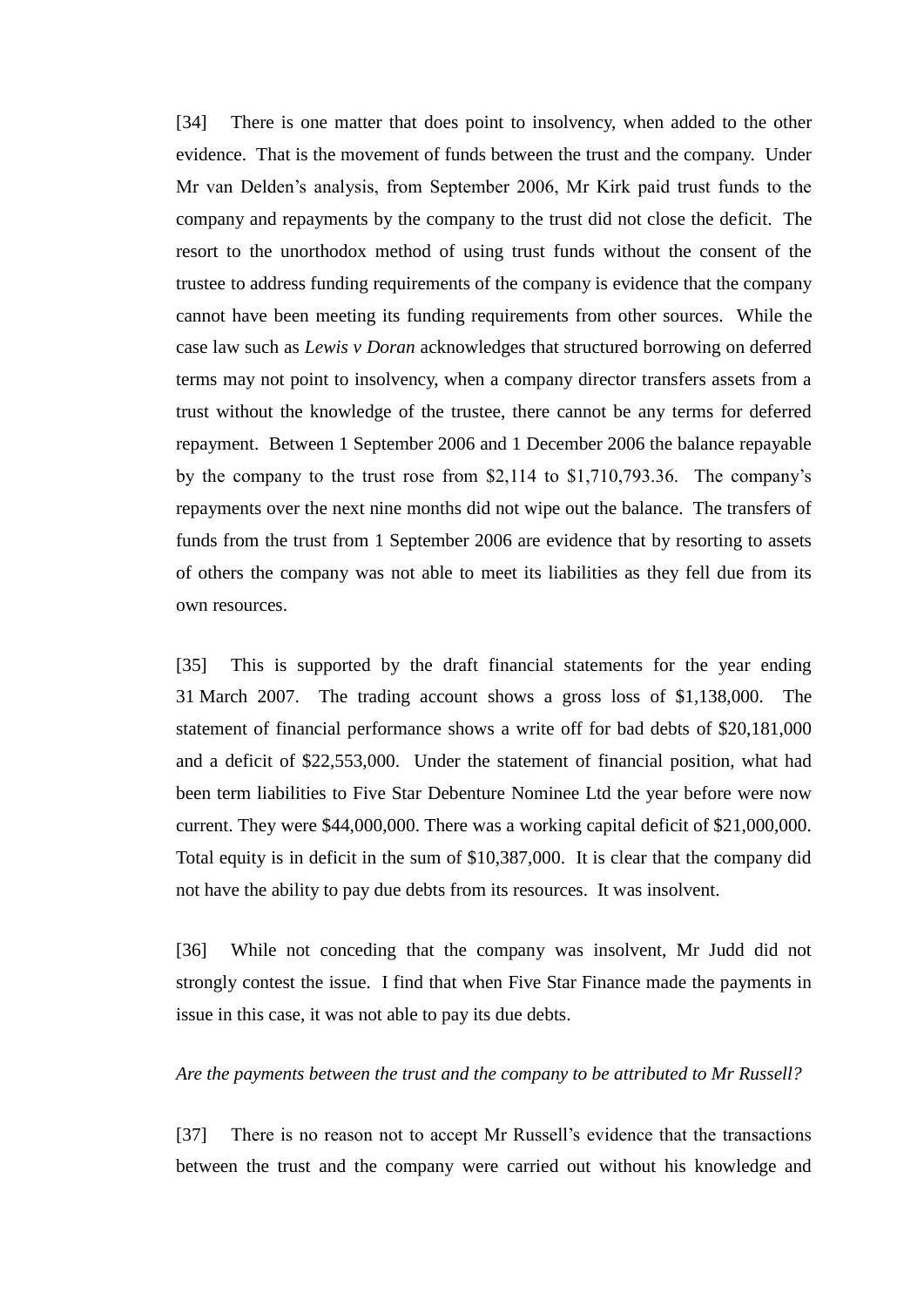consent. It is corroborated by Mr van Delden's evidence that he did not see any document in which Mr Russell authorised any advances or investments in Five Star Finance Ltd. The liquidators did not challenge Mr Russell's evidence on that point and did not require him to appear to be cross-examined.

[38] Instead the liquidators say that having delegated the management of the trust to Mr Kirk, Mr Russell is bound by the actions of Mr Kirk. Having authorised Mr Kirk to operate the trust bank account, he cannot be heard to say that Mr Kirk did not have authority to transfer funds to the company. Mr Russell should face the consequences of his light-handed conduct of his trusteeship and his failure to monitor the actions of Mr Kirk. Mr Russell, not the company, should carry any losses from the misplaced reliance on Mr Kirk.

[39] It is an established principle of trust law that a trusteeship is personal and only the trustee can exercise the powers, authorities and discretions conferred under a trust. The trustee must exercise his powers in good faith, must not allow others to dictate how he should exercise his powers and must not fetter his discretion. Trustees must act unanimously. Subject to any provision in the trust deed and any relevant statute, $^{13}$  the trustee cannot delegate his powers to other trustees or to third parties. However, the law recognises that a trustee cannot attend to everything required for the conduct of a trusteeship and may engage agents to implement trust decisions. Section 29 of the Trustee Act provides for trustees to employ agents. Dal Pont<sup>14</sup> notes the distinction between delegation and agency:

Trust law, however, distinguishes between the appointment of an agent and that of a delegate. At general law the personal nature of the trusteebeneficiary relationship dictates that although trustees can appoint an agent to carry out or implement decisions made by the trustees, they cannot delegate the exercise of their powers, authorities and discretions under the trust to a third party. Hence, the common law *qui facit per alium facit per se*  rule does not apply to a trustee except as allowed by the terms of the trust instrument or pursuant to the limited power of delegation conferred by the trustee legislation.

 $13$ <sup>13</sup> Such as s 31 of the Trustee Act 1956.

<sup>&</sup>lt;sup>14</sup> *Law of Agency*  $2^{nd}$  ed Dal Pont (LexisNexis Butterworths).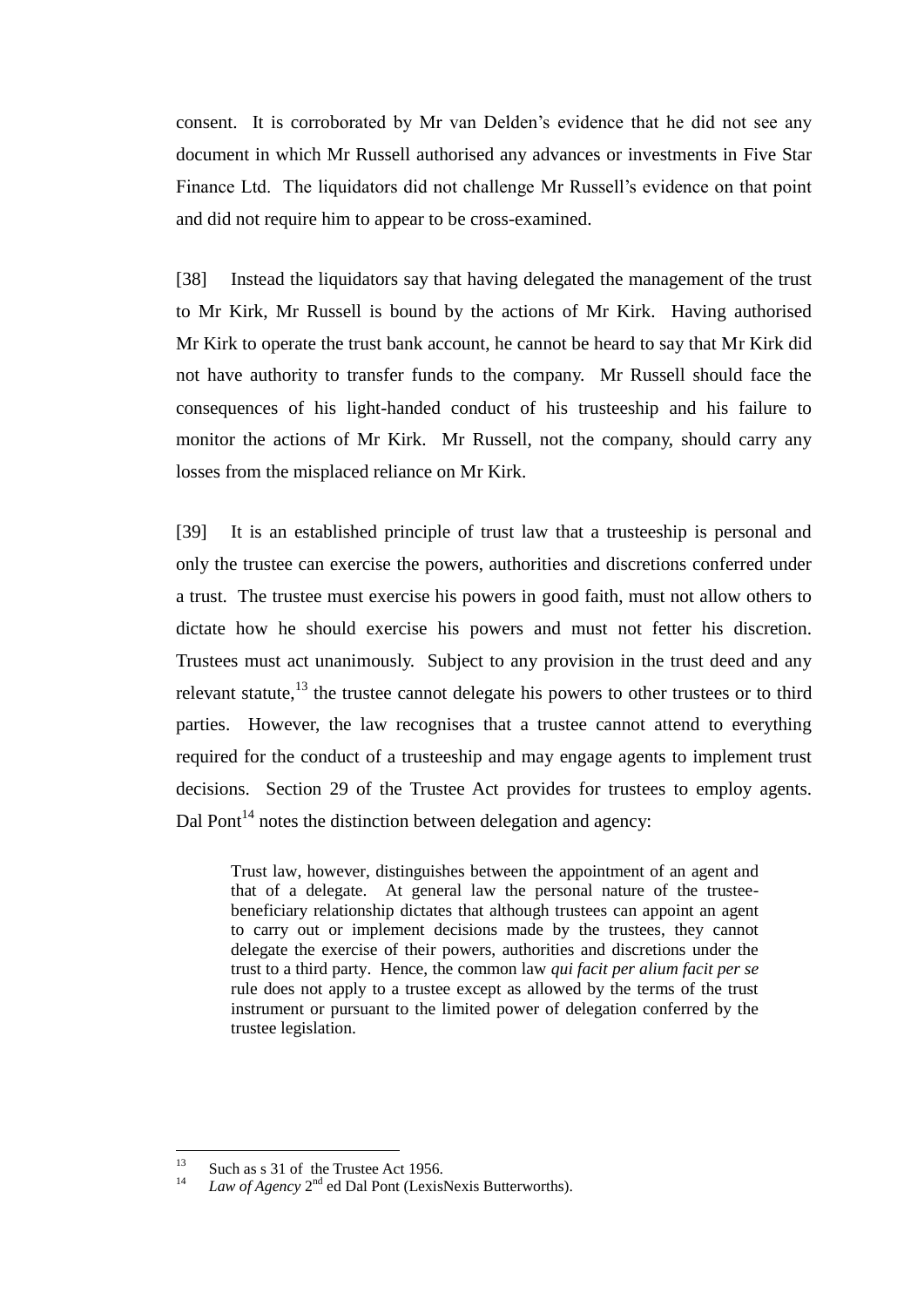[40] Although it does not mark the distinction between delegation and agency quite so clearly, the following dictum of Paterson J in the Court of Appeal's decision in *Niak v Macdonald*<sup>15</sup> makes the same point:

It is an established rule of trust law that a trustee must not delegate his or her duties or powers, not even to co-trustees. Delegation is, however, allowed where such delegation is specifically permitted by the trust instrument, or practically unavoidable and is usual in the ordinary course of business and the particular agent is employed in the ordinary scope of his or her business...A trustee has a duty to act personally and this duty requires trustees to be unanimous in any decision they take. ...

[41] In that case one trustee had borrowed trust funds to buy a yacht. At first instance it was held that the other trustees had effectively given him general authority to transact trust business. The Judge relied on s 29 of the Trustee Act 1956. The Court of Appeal overturned this on appeal. It held that a general, non-specific delegation cannot be valid. The bar on delegation goes to powers and disabilities, and is not just a matter of obligation. A purported delegation may be not only contrary to a duty, but also ineffective.

[42] In this case the trust deed includes these provisions as to trust powers:

- 4.1 Subject to the Reserved Powers in clause 3, the Trustees shall have all the Powers of a natural Person in respect of the Fund as if he were the absolute and beneficial owner of it.
- 4.2 This includes the Power for the Trustee to do anything he thinks desirable even if it is something which a Trustee would not normally have Power to do without an express Power, or without an order of court. By way of illustration only this includes Power: ...
	- 4.2.3 to delegate any of their management and administration Powers or duties to any Person. ...
	- 4.2.6 to open any bank account in any name, either on the Trustee's own behalf, or jointly with other Persons, and the Trustee may overdraw such account with or without giving security. The Trustee may himself operate any bank account, or may authorise any delegate named in writing by the Trustee to operate any bank account. ...

[43] The power to delegate management and administration powers does not extend to the power to delegate trustee powers generally. A power to delegate trustee

 $15$ <sup>15</sup> *Niak v Macdonald* [2001] 3 NZLR 334 (CA) at [16].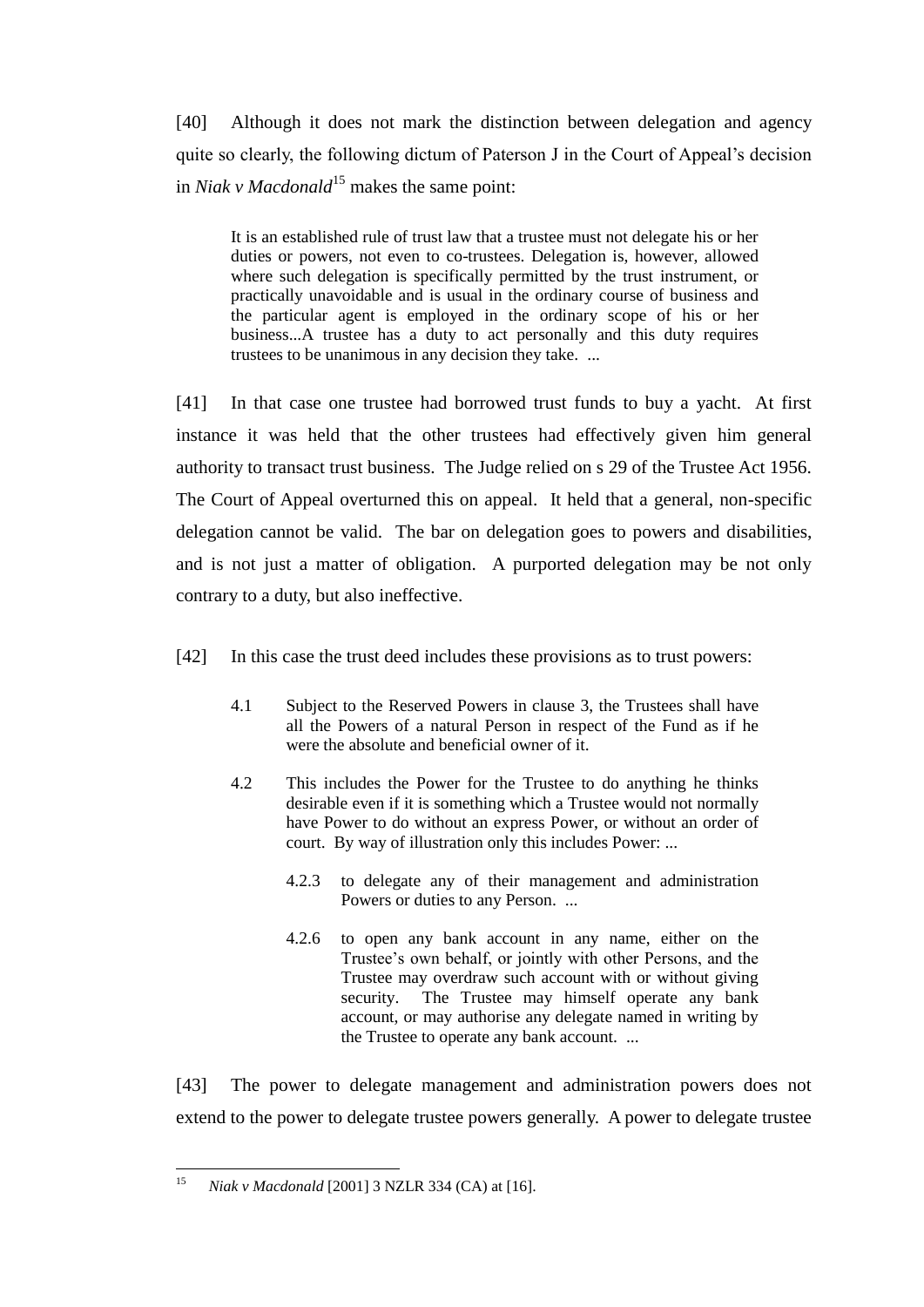functions generally would be tantamount to a power to appoint a new trustee. But that power is held by the appointer, not the trustee. Instead, clause 4.2.3 is to be read in a similar way to section 29 of the Trustee Act. It allows the trustee to engage someone else to attend to management and administration. Although the word "delegate" is used, clause 4.2.3 allows for an agent to be engaged to carry out functions that are management and administration. It does not extend to functions that go beyond management and administration – decisions of strategy and policy and disposition.

[44] The distinction between the powers of an agent of a trustee and those of a trustee can be seen in Lord Millett's example of a solicitor for a family trust in *Dubai Aluminium Co Ltd v Salaam*: 16

The courts distinguished between the acts of a solicitor when acting as solicitor to the trustees and acts done by him as an express trustee. The former were within the scope of the ordinary business of a solicitor; the latter were not: see *In re Fryer* (1857) 3 K & J 317. If so, it was equally no part of such a business for him to constitute himself "a constructive trustee" in the sense in which the Court of Appeal were using that term...

It is part of a solicitor's business to advise whether trust money may lawfully be invested in an overseas hedge fund or used to pay a discretionary beneficiary's school fees. It is still not part of his business to make the decision whether to do so or not. If it was not part of the ordinary business of a solicitor to act as an express trustee in 1857, I do not see how it can be part of it today.

[45] A decision to place funds with a finance company is an investment decision. A trustee may decide on a given investment strategy and then leave an agent to make investments following that strategy. Decisions as to investment strategy are nondelegable functions of a trustee. Decisions made in the course of carrying out an investment strategy are managerial and may be delegated under clause 4.2.3 of the trust deed.

[46] In this case the evidence is that the decisions to place funds with Five Star Finance Ltd were made by Mr Kirk without reference to Mr Russell. However, those decisions of Mr Kirk were not within the mandate Mr Russell had given him. They were not within clause 4.2.3 of the trust deed or within s 29 of the Trustee Act

<sup>16</sup> <sup>16</sup> *Dubai Aluminium Co Ltd v Salaam* [2003] 2 AC 366 (HL) at [133]-[134].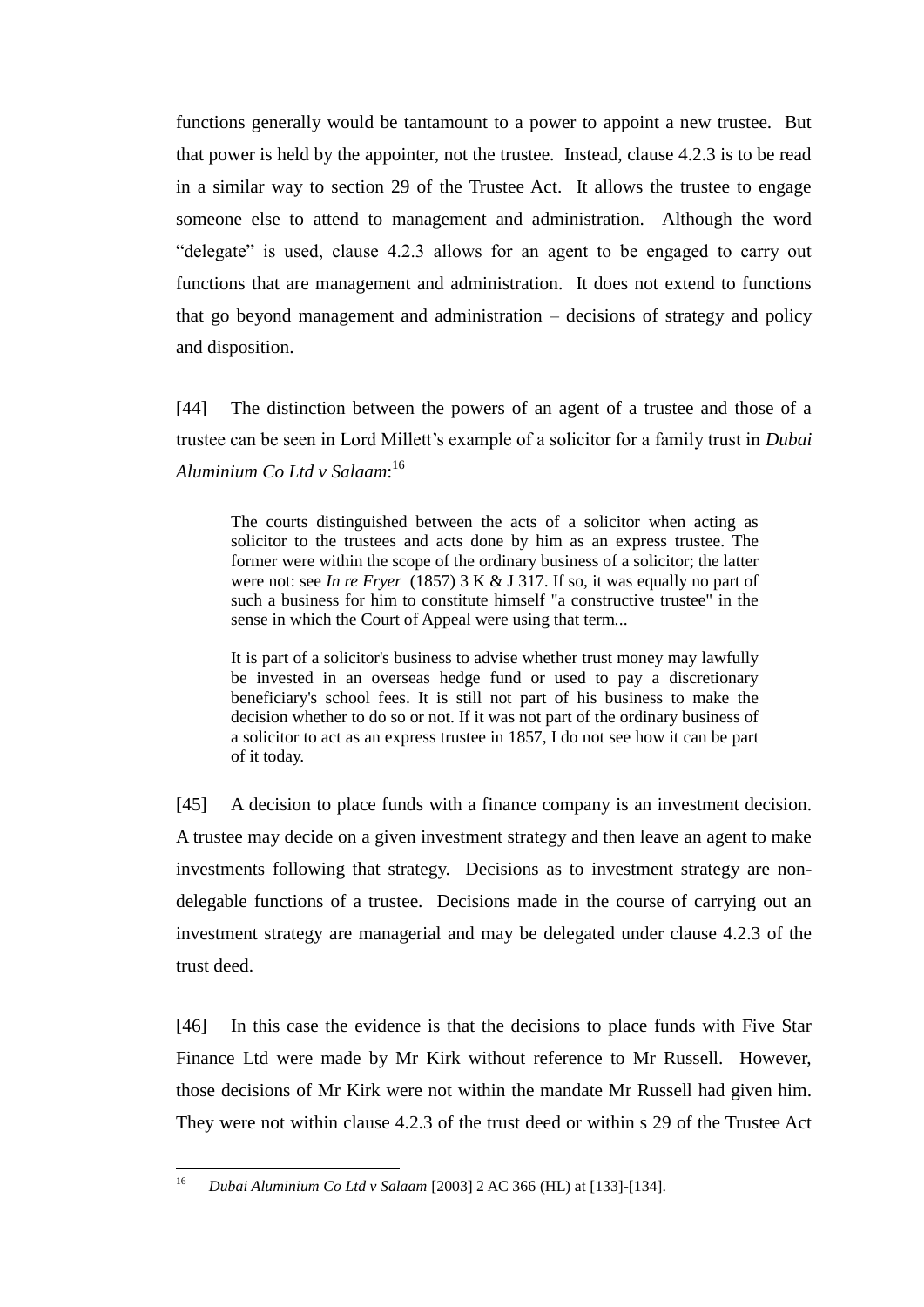or within any statutory provision allowing delegation. Mr Russell authorised Mr Kirk to handle administrative and managerial matters relating to the trust's property projects and their financing. That included the power to operate bank accounts. But none of this is evidence that Mr Russell had decided on an investment strategy that would allow Mr Kirk to place trust funds with a finance company. Mr Kirk did not have Mr Russell's authority to place trust funds with Five Star Finance Ltd. I also accept Mr Russell's submission that there is no evidence that he held out Mr Kirk as having that authority. As Mr Kirk did not have Mr Russell's actual, implied or ostensible authority to transfer trust funds to Five Star Finance Ltd, Mr Kirk's actions cannot be attributed to Mr Russell.

[47] The liquidators tried to meet this argument by saying that Mr Russell was remiss in having trusted Mr Kirk and in not monitoring his administration adequately. It is important to mark the distinction between the scope of powers conferred and potential liability for breach of duties. If a trustee purports to give an agent powers or authority which the trustee cannot confer, the trustee may face liability to beneficiaries for losses arising from the actions of the agent, $17$  subject to the court's powers to grant relief under s 73 of the Trustee Act. If the trustee has validly appointed an agent but did not take proper care in the choice of agent or did not take due care in supervising the agent, the trustee potentially faces liability to beneficiaries for losses.<sup>18</sup> Mr Russell might owe a duty of care to the beneficiaries to ensure that trust assets are not dissipated by trust agents, but that is a different question from the scope of authority given to Mr Kirk and the extent to which Mr Kirk's conduct can be attributed to Mr Russell.

## *How are the payments between the trust and the company to be characterised?*

[48] From July 2002 funds from Five Star Finance Ltd had been paid to the trust and repayments from the trust had not fully repaid the company. Mr Russell's evidence that he had no part in the payments from the company is accepted. He did not authorise any borrowing from Five Star Finance Ltd. However, even in the absence of an enforceable contract with the trustee, the company could require

 $17$ <sup>17</sup> *Rowland v Witherden* (1851) 3 Mac & G 568, 42 ER 379; *Bostock v Floyer* (1865) LR 1 Eq 26.

<sup>18</sup> *Speight v Gaunt* (1883) 9 AC 1 (HL).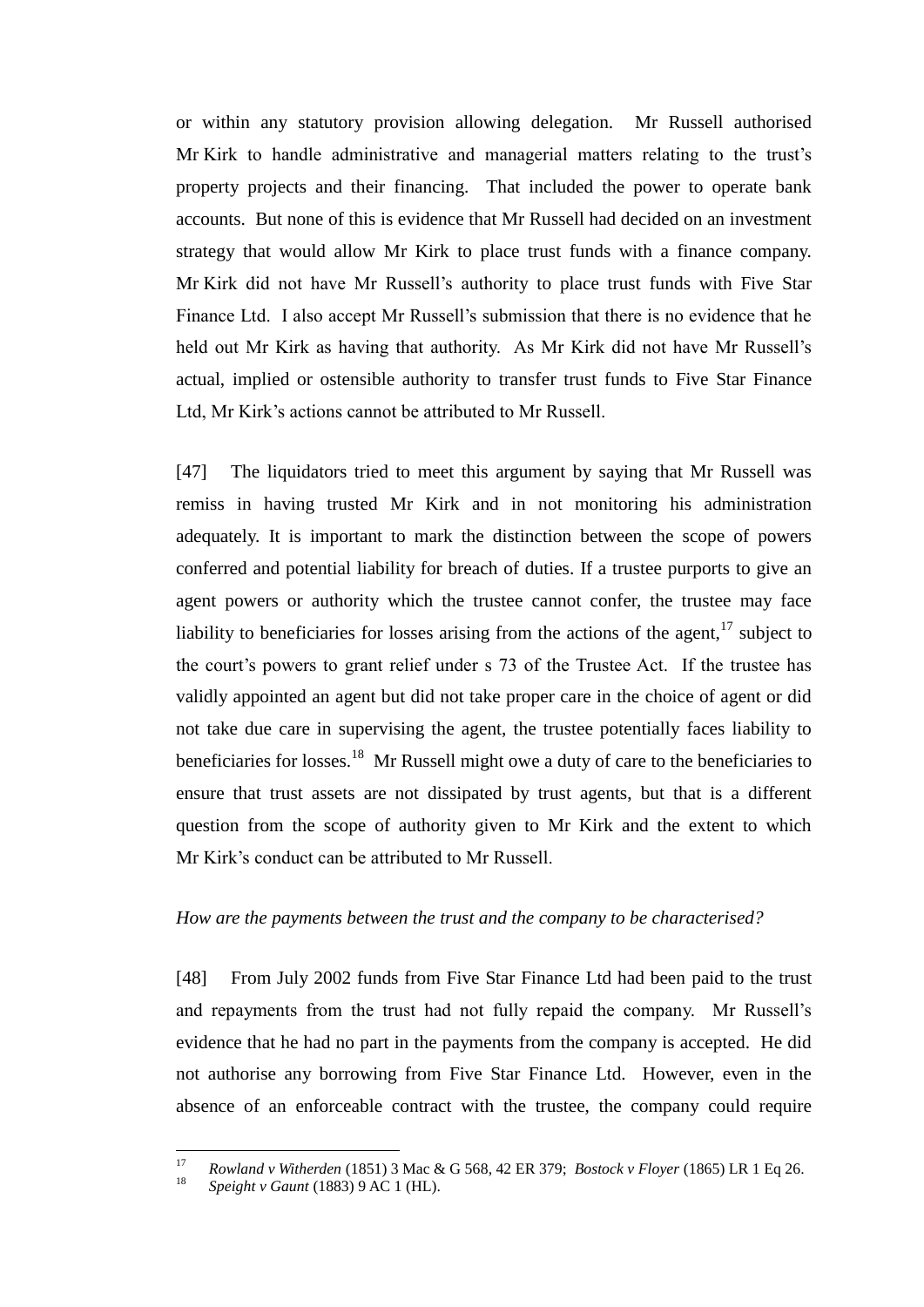repayment of money paid to the trust as money had and received.<sup>19</sup> By September 2006 the imbalance in favour of the trust had been eliminated by repayments from trust assets. From September 2006 the further payments of trust funds to the company created a balance in favour of the company which was not entirely eliminated when the company went into receivership. The further transfers from September 2006 were arranged by Mr Kirk, a fiduciary agent of the trust, without the consent or authority of Mr Russell the trustee. These non-consensual transfers of trust property gave the trustee a number of potential remedies against the company: for money had and received,<sup>20</sup> for knowing receipt<sup>21</sup> and, more importantly, a proprietary claim. The first two are personal remedies only.<sup>22</sup> The liabilities under these remedies are debts and give rise to claims admissible in a liquidation under s 303 of the Companies Act. Unless the claimant has security, the debt ranks pari passu with other unsecured claims - s 313 Companies Act. Payments made by a company in reduction of a liability for money had and received or for knowing receipt are payments for the purpose of s  $292(3)(e)$  – they may give rise to voidable transactions.

[49] However, the matter is different with a proprietary claim. Lord Millett noted the differences between personal and proprietary claims in *Foskett v McKeown:* 23

A plaintiff who brings an action in unjust enrichment must show that the defendant has been enriched at the plaintiff's expense, for he cannot have been unjustly enriched if he has not been enriched at all. But the plaintiff is not concerned to show that the defendant is in receipt of property belonging beneficially to the plaintiff or its traceable proceeds. The fact that the beneficial ownership of the property has passed to the defendant provides no defence; indeed, it is usually the very fact which founds the claim. Conversely, a plaintiff who brings an action like the present must show that the defendant is in receipt of property which belongs beneficially to him or its traceable proceeds, but he need not show that the defendant has been enriched by its receipt. He may, for example, have paid full value for the property, but he is still required to disgorge it if he received it with notice of the plaintiff's interest.

Furthermore, a claim in unjust enrichment is subject to a change of position defence, which usually operates by reducing or extinguishing the element of

<sup>19</sup> <sup>19</sup> *The Law of Restitution*  $7<sup>th</sup>$  ed Goff & Jones 22-002.

<sup>20</sup> *Lipkin Gorman v Karpnale Ltd* [1991] 2 AC 548 (HL).

<sup>21</sup> *Westpac Bank v Savin* [1985] 2 NZLR 41 (CA), *El Ajou v Dollar Land Holdings plc* [1994] 2 All ER 685 (CA).

<sup>&</sup>lt;sup>22</sup> Equity and Trusts in New Zealand  $2<sup>nd</sup>$  ed. Butler 18.1.2.

<sup>23</sup> *Foskett v McKeown* [2001] 1 AC 102 (HL) 129.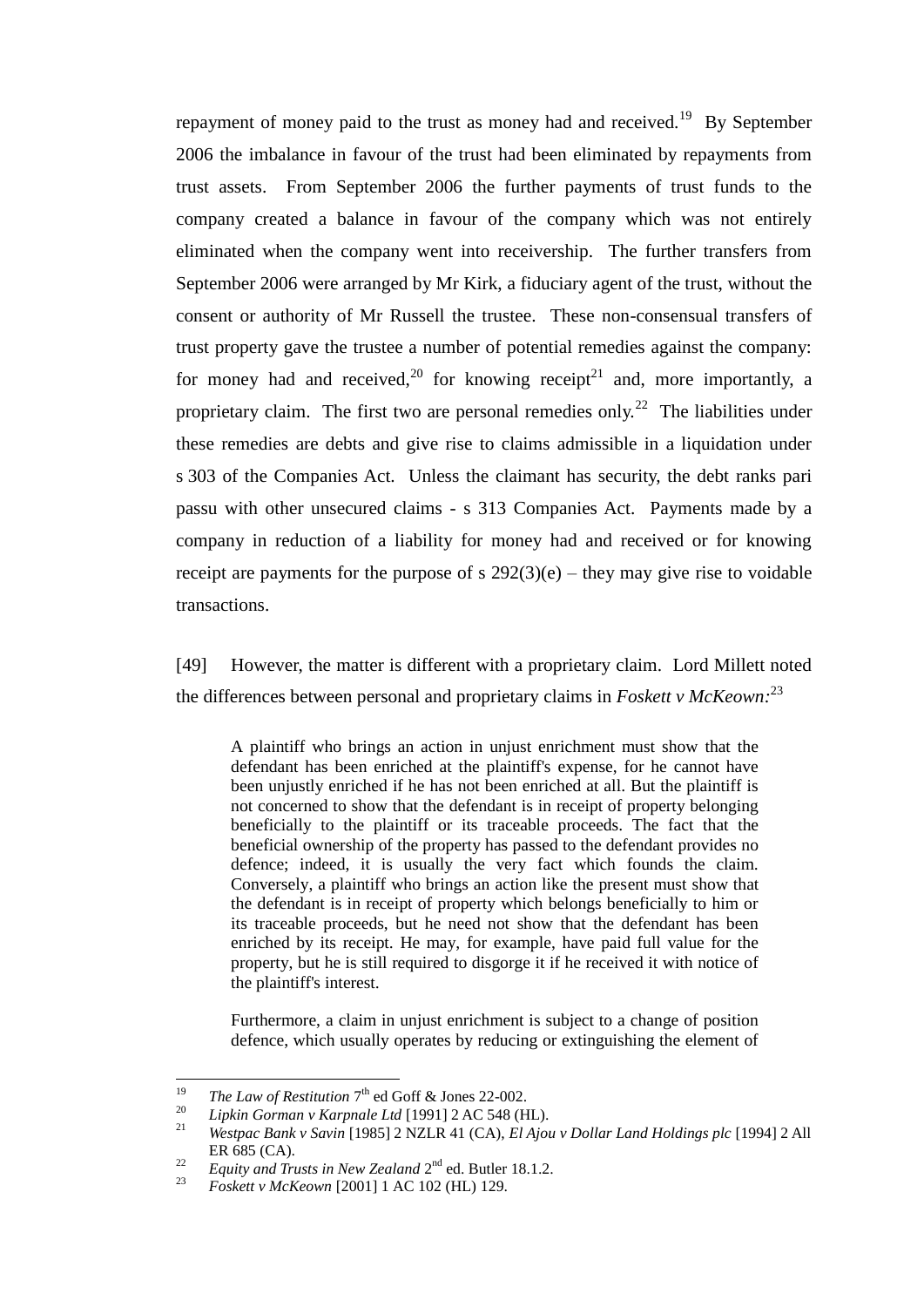enrichment. An action like the present is subject to the bona fide purchaser for value defence, which operates to clear the defendant's title.

[50] Similarly in the same case Lord Browne-Wilkinson said: $^{24}$ 

Those equitable interests under the purchaser's trust deed are also enforceable against whoever for the time being holds those assets other than someone who is a bona fide purchaser for value of the legal interest without notice or a person who claims through such a purchaser. No question of a bona fide purchaser arises in the present case: the children are mere volunteers under the policy trust. Therefore the critical question is whether the assets now subject to the express trusts of the purchasers trust deed comprise any part of the policy moneys, a question which depends on the rules of tracing. If, as a result of tracing, it can be said that certain of the policy moneys are what now represent part of the assets subject to the trusts of the purchasers trust deed, then as a matter of English property law the purchasers have an absolute interest in such moneys. There is no discretion vested in the court. There is no room for any consideration whether, in the circumstances of this particular case, it is in a moral sense "equitable" for the purchasers to be so entitled. The rules establishing equitable proprietary interests and their enforceability against certain parties have been developed over the centuries and are an integral part of the property law of England. It is a fundamental error to think that, because certain property rights are equitable rather than legal, such rights are in some way discretionary. This case does not depend on whether it is fair, just and reasonable to give the purchasers an interest as a result of which the court in its discretion provides a remedy. It is a case of hard-nosed property rights.

[51] It is accepted that an entitlement to trace may arise when an agent holds assets held in a fiduciary relationship.<sup>25</sup> Commentators have suggested that a fiduciary relationship is not always required and that it is sufficient if there is an equitable proprietary right or an equitable base.<sup>26</sup> For this case, it is not necessary to consider that point. There was a relevant fiduciary relationship between Mr Russell as trustee and Mr Kirk as his agent. When Mr Kirk paid trust funds to the company without Mr Russell's authority, as trustee Mr Russell had the right to trace the funds into the company.

[52] The liquidators say that any proprietary claim would be extinguished because any payment of trust funds went into an overdrawn account. As to the legal aspect,

 $24$ <sup>24</sup> *Foskett v McKeown* [2001] 1 AC 102 (HL) 108-109.

<sup>25</sup> *Re Ararimu Holdings Ltd* [1989] 3 NZLR 487 (HC) 492-3.

<sup>&</sup>lt;sup>26</sup> Equity and Trusts in New Zealand 2<sup>nd</sup> ed. Butler 35.2.1 and Lord Millett in *Foskett v McKeown* [2001] 1 AC 102 (HL) 128-129.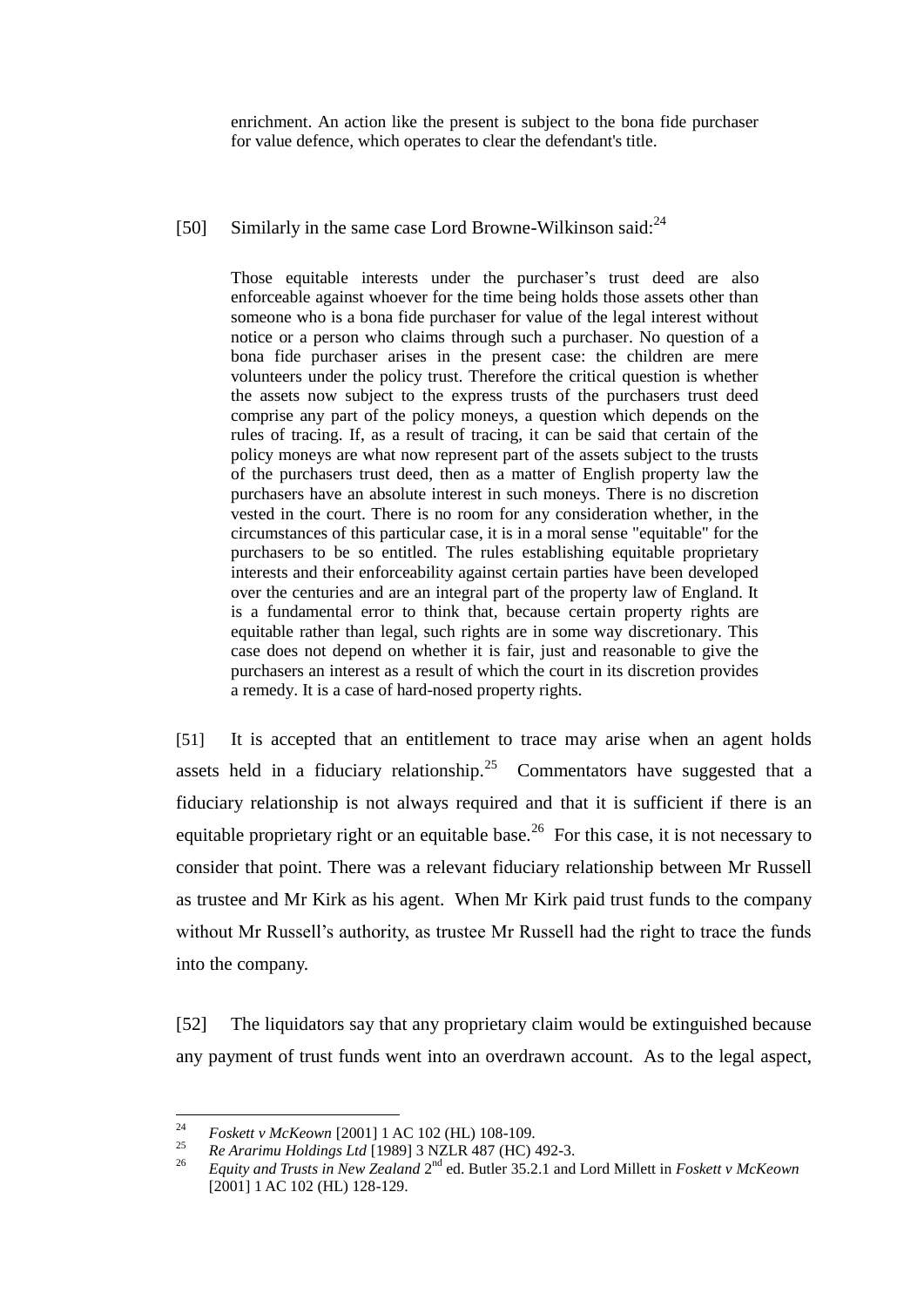there is good authority for this: *Re Registered Securities Ltd*, <sup>27</sup> *Re Diplock*<sup>28</sup> and *Shalson v Russo.*<sup>29</sup> There is no direct evidence that the payments went into an overdrawn account. It is at best a matter of inference. The statement of financial position at 31 March 2006 shows a bank account in overdraft by \$231,718 and another current account in credit by \$1,426. The draft statement of financial position at 31 March 2007 shows a bank account in overdraft by \$1,524,607 and another current account in credit by \$976. While there is no consolidation of accounts,  $30$  the smaller account in credit can be ignored as involving an insignificant sum. With the burden of proving the affirmative defence, the liquidators have not excluded a proprietary claim to the extent of the \$976 credit in the smaller account, but it can hardly be cost effective for the parties to trawl through bank statements and other accounting records to see if the credit balance represents trust funds. The overdrawn account in the March 2007 statements shows that if any trust payments in that financial year had put that account into credit, those trust funds were later dissipated. The payments of trust funds to the company after 1 April 2007 totalled  $$107,500$ ,  $^{31}$ less than the overdraft of \$1,524,000, and by themselves could not have taken that account into credit. Bank statements have not been put in evidence, so that it is not possible to see if payments from other sources have reduced the balance under the overdraft account so that with payments from the trust the account was taken into credit. That outcome seems improbable in the light of the company's insolvency and pending collapse, but there is not enough evidence to exclude it. The liquidators have shown that any proprietary claim for payments before 31 March was extinguished, but not for the payments after that date. Even so, the point remains that the relationship between the trust and the company is more than a creditordebtor relationship. They were property claimant and recipient.

[53] Although there was no submission on the question, for completeness, the company could not claim to be a bona fide purchaser for value without notice. There is no evidence that the company agreed to give consideration for the payments – the R 725 loan ledger cannot be relied on to show that the company agreed to borrow

<sup>27</sup> <sup>27</sup> *Re Registered Securities Ltd* [1991] 1 NZLR 545 (CA) at 554 per Somers J.<br><sup>28</sup> *R. Diskable L10451 Ch.461 (CA)* at 521

<sup>&</sup>lt;sup>28</sup> *Re Diplock* [1945] Ch 461 (CA) at 521.

<sup>&</sup>lt;sup>29</sup> *Shalson v Russo* [2005] Ch 281(HC) at [138]-[140].

<sup>30</sup> *Box v Barclays Bank* [1998] Lloyd's Rep Bank 185, 202, *Shalson v Russo* [2005] Ch 281(HC) at [139].

<sup>&</sup>lt;sup>31</sup> The total of payments made on 12 June 2007, 13 July 2007, 16 July 2007 and 15 August 2007.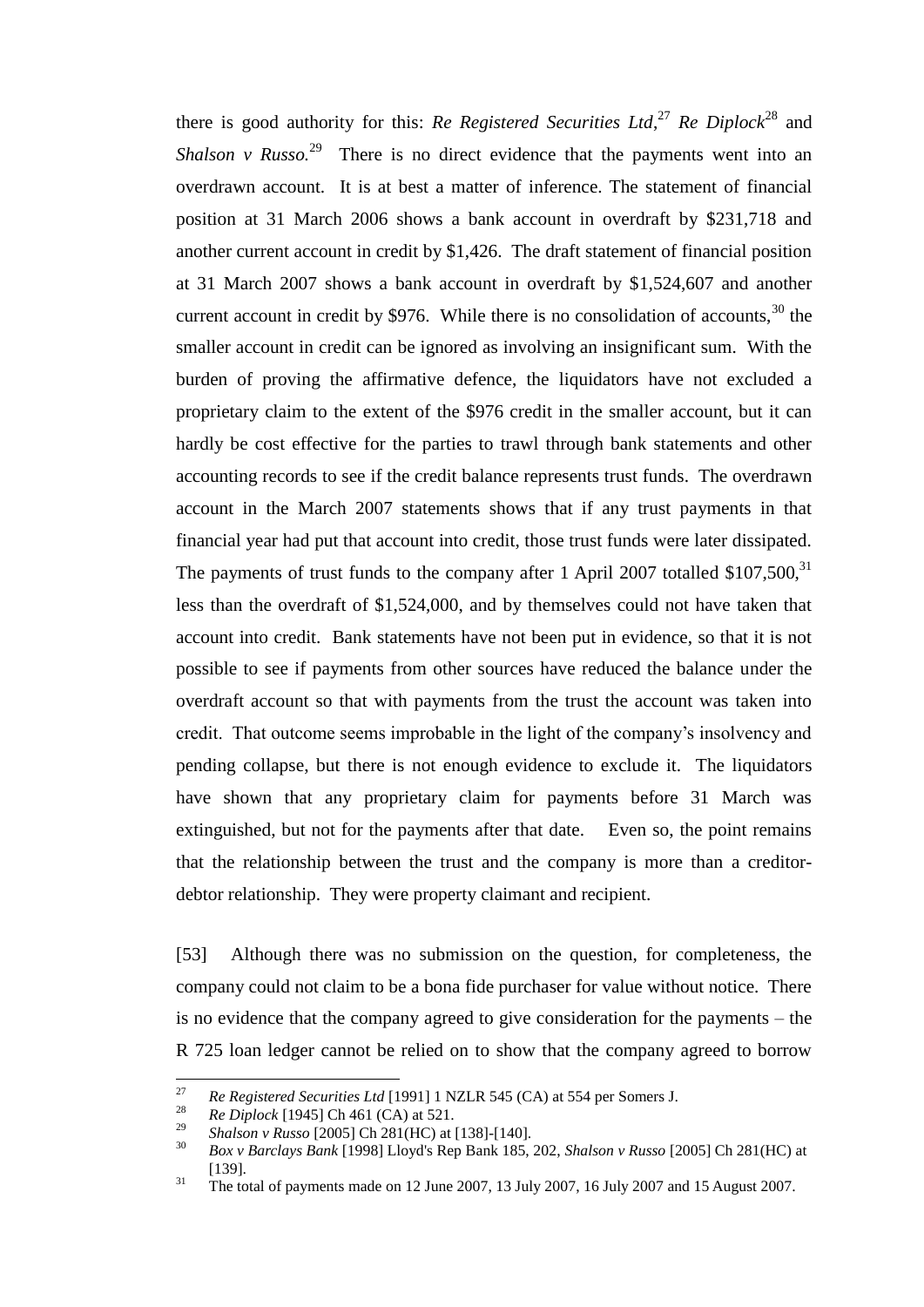money from the trust. At best it is only evidence of a loan going the other way. The company had notice through Mr Kirk that it had received the funds without the authority or consent of the trustee. It did not give value.

# *How are the payments by the company to the trust to be assessed under s 292?*

[54] The liquidators' case is that the company was only under a personal liability to the trust and the payments were made in a creditor-debtor relationship, bringing them within s 292. Their argument is that any proprietary claim expired once the trust's funds were paid into an overdrawn account.

[55] As the recipient of trust funds, the company could be subject to court orders for the specific restoration of the funds to the trust.<sup>32</sup> If the company were to comply with such an order, its payment to the trust would be the return of property to the trust. If the company voluntarily makes payments to the trust, instead of being compelled by court order, the character of the payments is the same: they are the specific restoration of funds to the trust. The fact that the source of the payment may be a withdrawal from a bank account in overdraft does not alter the fact that the company is making specific restoration. It has simply been able to finance the return of funds by borrowing. Such payments are more than the discharge of obligations in a debtor-creditor relationship. When the company made the payments in issue in this case into the trust's bank account, it was restoring trust funds it had received. Those payments went towards partial satisfaction of the trust's proprietary claim. The company brought about that satisfaction by appropriating funds it could draw on to that purpose.

[56] Section 292 is about transactions in a creditor-debtor relationship. So Heath and Whale $33$  say:

...a debtor/creditor relationship must exist between the creditor and the company and there must be a transaction, in terms of s 292(3), to which the company and the creditor, that has received the preference, are parties...

 $32$ <sup>32</sup> *Re Diplock* [1945] Ch 465 (CA) 522 : The appropriate equitable relief would be by way of specific restoration of what, in the eyes of equity, never ceased to belong in equity to the estate.

<sup>33</sup> Heath and Whale *Insolvency Law in New Zealand* (LexisNexis) 20.13.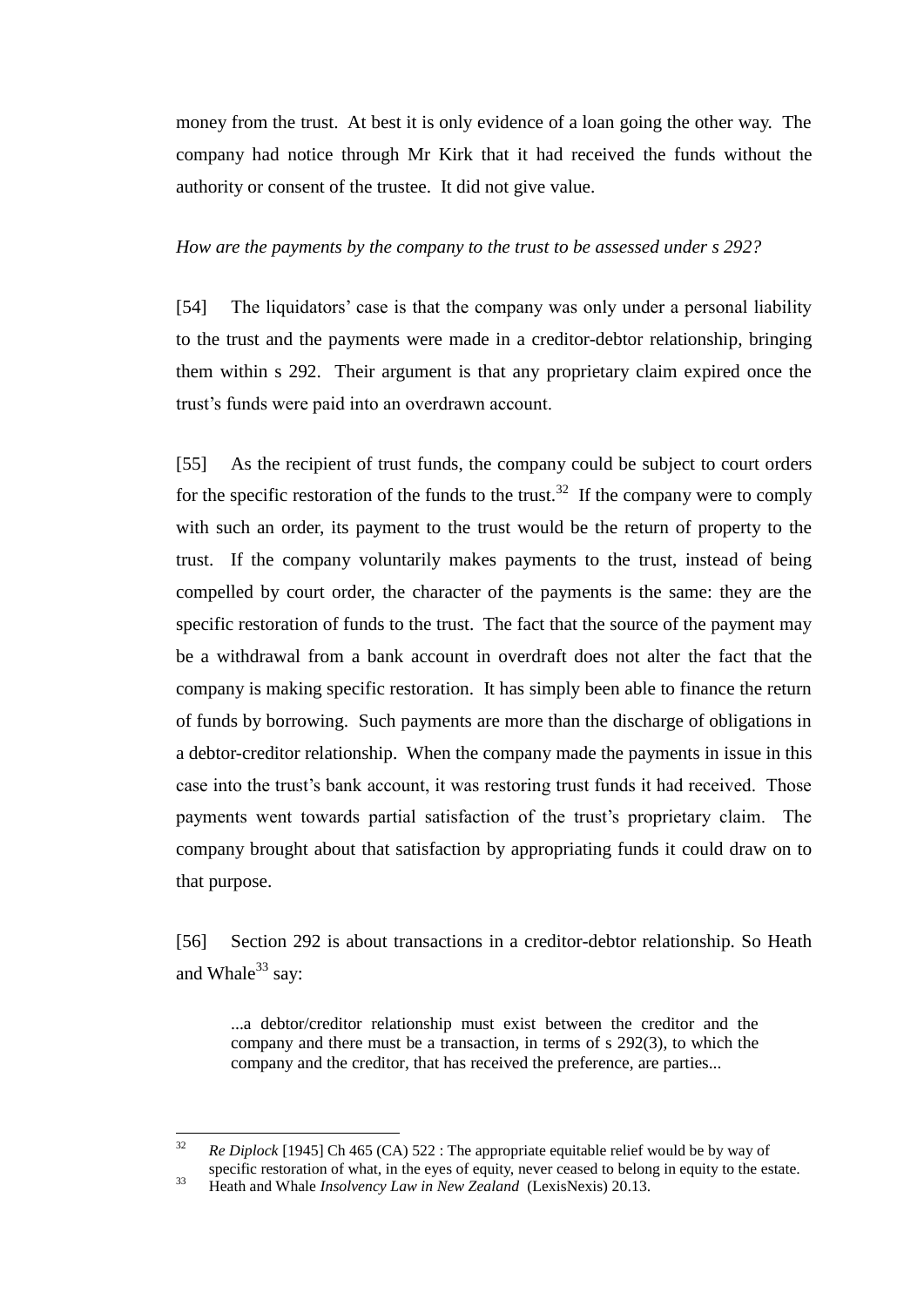That is clear from s 292(2)(b), with its reference to a person receiving more towards satisfaction of a debt than the person would receive in the liquidation. The provision is not directed at transactions under which property or its traceable equivalent is returned to its lawful owner. The payments in this case are not transactions within s 292 because they went beyond payments in satisfaction of debts. That finding is sufficient to decide the outcome of the case. I consider the remaining issues in case I am held wrong on this question.

#### *Was there a preference?*

[57] If there were only a creditor-relationship between the trust and the company, the trust would rank only as an unsecured creditor in the liquidation of Five Star Finance Ltd. The company is in receivership. Five Star Debenture Nominee Ltd is a secured creditor which is shown as having a debt of about \$44,000,000 in the draft financial statements of 31 March 2007. There appears to be no prospect of any divided for unsecured creditors. The payments the trust received were more than it would receive in the actual liquidation. If the trust is no more than an unsecured creditor, it has clearly been preferred.

[58] The liquidators have established that any proprietary claim by the trust was extinguished except for the amount of \$107,500. In the absence of a proprietary claim the trust ranks only as an unsecured creditor for the payments it received before 31 March 2007. If, contrary to my finding above, the payments before 31 March 2007 were not the specific restitution of trust property, but were payments to a creditor, then the trust has received more than it would have received in the actual liquidation. For that remaining \$107,500 there is a possible proprietary claim in the liquidation. The possibility has not yet been excluded. To the extent that there is still a proprietary claim, the matter is less clear-cut. There is a possible argument that the trust would have an equitable charge over company assets, along the lines referred to by Lord Templeman in *Space Investments Ltd v Canadian Imperial Bank of Commerce.* 34 That equitable charge would give priority over unsecured creditors. I did not receive argument on the question. The issue would have a bearing on the

 $34$ <sup>34</sup> *Space Investments Ltd v Canadian Imperial Bank of Commerce* [1986] 1 WLR 1072 (PC) 1073- 1074.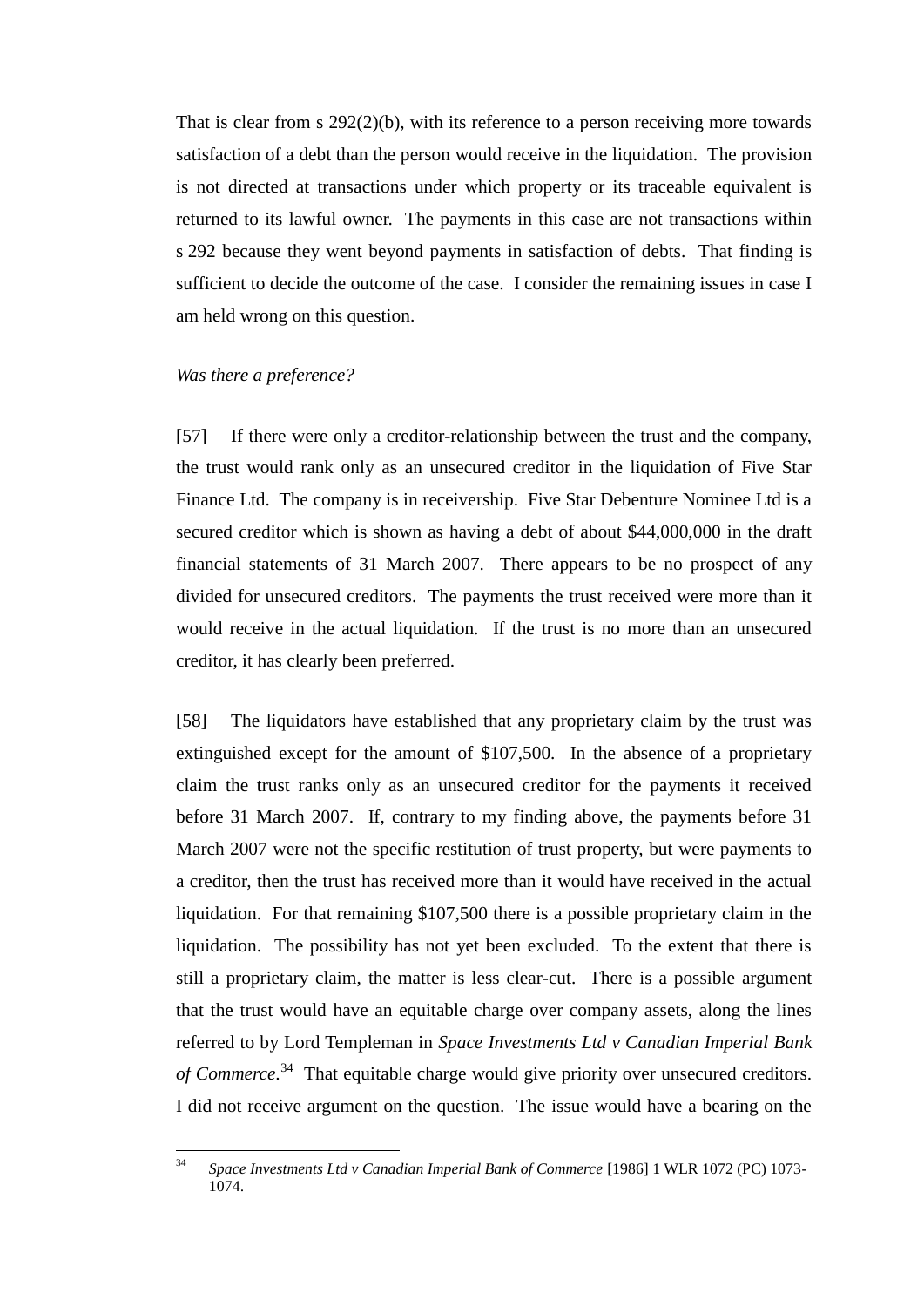liquidators' treatment of the trust's claim in the liquidation. The receiver of the trust would also have an interest in the issue. In the absence of full argument, of all the facts and of the receiver, I do not decide whether there was a preference under s 292(2)(b) for that possible proprietary claim.

## *Was there a running account under s 292(4B)?*

[59] Mr Russell's argument is that individual payments should not be taken in isolation. Instead when they are taken altogether along with the payment of trust money to the company, the overall effect is that the trust is worse off rather than better off. It has not been preferred. In raising that argument, Mr Russell was invoking s  $292(4D)$  – that the transactions were an integral part of a continuing business relationship. There was a running account in the same way as in such wellknown Australian cases as *Richardson v Commercial Banking Co of Sydney Ltd,* 35 *Queensland Bacon v Rees,* <sup>36</sup> *Ferrier v Civil Aviation Authority.* 37 The basis for the running account cases can be seen in *Richardson*:

A debtor who pays something off his grocer's account in order to induce the shop keeper to give him further supplies of groceries can hardly be held, as it seems to us, to give the grocer a preference, if that was the clear basis of the payment. If the grocer credited the money as a payment for the future deliveries instead of the past deliveries of groceries he would in the end be in exactly the same position and yet he could not be attacked as having received a preference. But without stating any principle with an application beyond the facts of this case, it is enough to decide that the payments into the office account possessed in point of fact a business purpose common to both parties which so connected them with the subsequent debits to the account as to make it impossible to pause at any payment into the account and treat it as having produced an immediate effect to be considered independently of what followed and so to be adjudged a preference.

[60] I do not accept that there was a continuing business relationship under s 292(4B) between the trust and the company. In considering whether there is such a relationship, the court must have regard to commercial reality. Thus what might in the eyes of the law be individual transactions may be linked commercially to form part of a business relationship. The transactions that give rise to a commercial relationship need not necessarily be legally enforceable agreements, but there will be

<sup>35</sup> <sup>35</sup> *Richardson v Commercial Banking Co of Sydney Ltd* (1952) 85 CLR 110.

<sup>&</sup>lt;sup>36</sup> *Queensland Bacon v Rees* (1966) 115 CLR 266.

<sup>37</sup> *Ferrier v Civil Aviation Authority* (1994) 127 ALR 472 (FCA).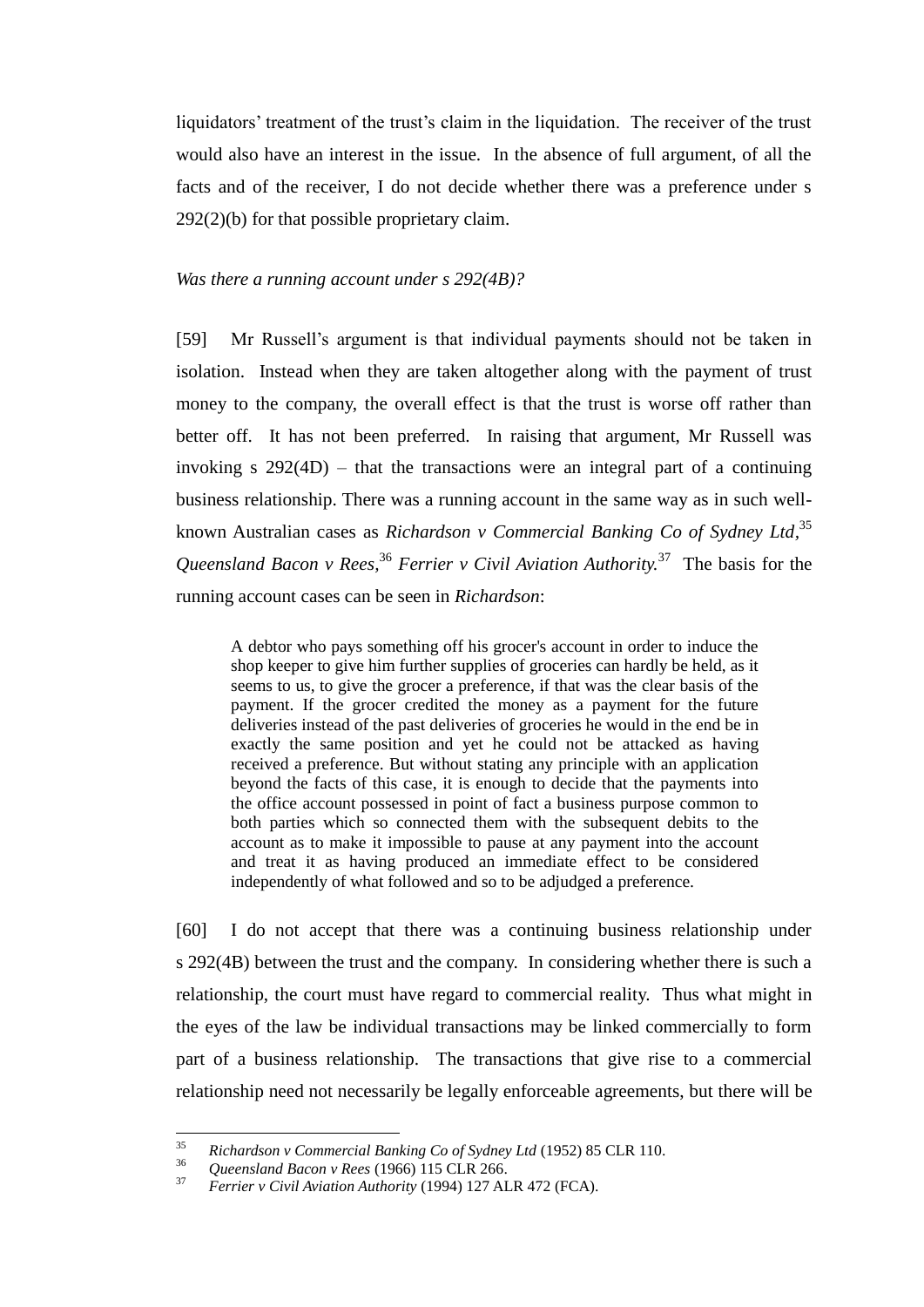separate parties dealing with each other consensually. In this case Mr Russell, the trustee, did not know of the transfer of funds to and from the company, did not consent to them and had not authorised them. The dealings were between Mr Kirk and the company. Mr Russell was not a party to them. Mr Kirk's unauthorised dealings do not give rise to a business relationship between the trustee and the company. That is just as much a reflection of commercial reality as of the law.

[61] The running account cases are premised on a relationship under which one party continues to deal with the other in the expectation of doing further business, as in the example of the grocer cited in *Richardson* above. This case involves unauthorised transfers of trust funds without any underlying business relationship. A relationship founded only on such unauthorised transfers of funds is not one where there can be a legitimate expectation of future dealings. Mr Russell cannot rely on s 292(4B).

[62] One of the liquidators' reasons for arguing that the old version of s 292 applied was to say that until the 2006 amendment Act took effect, New Zealand courts did not apply the running account test. However, in *Trans Otway v Shephard*<sup>38</sup> Blanchard J suggested that it was already part of our law. New Zealand courts would have applied the Australian case law. It would be a relevant issue under the old version of s 292, but in this case it would not have saved the transactions.

# *Were the payments in the ordinary course of business?*

[63] As the payments are not voidable under the current version of s 292, it is not necessary to consider the ordinary course of business test, which is found only in the repealed version. If I had found that the payments were voidable under the current law, it would be necessary to consider whether the payments were not voidable under s 27(5) of the amendment act because they took place in the ordinary course of business under s 292(2) of the repealed version. The burden of proving that the payments were in the ordinary course of business is on the person alleging that they

<sup>38</sup> <sup>38</sup> *Trans Otway v Shephard* [2006] 2 NZLR 289 (CA) (SC) at [11].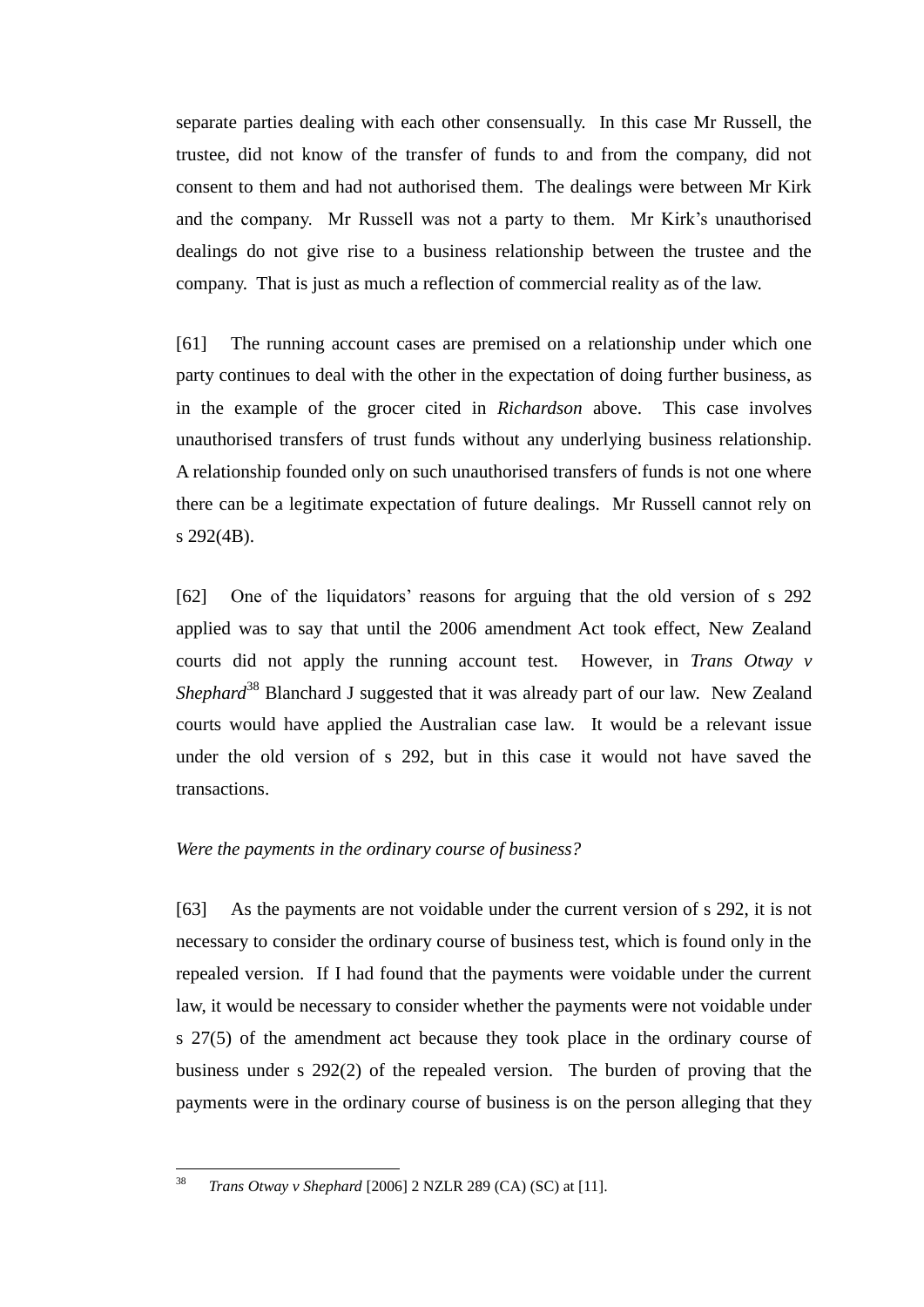are: *Stapley v Fletcher Concrete and Infrastructure Ltd.*<sup>39</sup> Mr Russell did not allege that the payments did satisfy the test. In *Countrywide Banking Corporation v Dean*<sup>40</sup> the Privy Council described the test:

Plainly the transaction must be examined in the actual setting in which it took place. That defines the circumstances in which it is to be determined whether it was in the ordinary course of business. The determination then is to be made objectively by reference to the standard of what amounts to the ordinary course of business. As was said by Fisher J in the *Modern Terrazzo*  Ltd case, the transaction must be such that it would be viewed by an objective observer as having taken place in the ordinary course of business. While there is to be reference to business practices in the commercial world in general, the focus must still be the ordinary operational activities of businesses as going concerns, not responses to abnormal financial difficulties. Their Lordships respectfully agree with the Judge's conclusion by reference to the policy of the section at p 175:

‗Whether a payment should be regarded as commercially routine at a day-to-day trading and operating level will turn at least in part upon a comparison with the practices of the commercial community in general. But equally, the way in which the particular company has acted in the past, and its dealings with the particular creditor, would seem pertinent. That the payment was simply a repetition of past patterns of behaviour would make it more difficult to argue that it represented special assistance to an insider or the result of special enforcement measures or a situation in which the subject creditor ought to have investigated before extending credit. So at a policy level there is something to be said for the view that relevant considerations should extend to the prior practices of the particular company.'

The section therefore requires examination of the actual transaction in its factual setting (excluding the intent or purpose of the company save as required by subs (4)). Because the examination is undertaken objectively by reference to the standard of the ordinary course of business, there may be circumstances where a transaction, exceptional to a particular trader, will none the less be in the ordinary course of business – as for example its first transaction of a particular type. It may be that transactions undertaken in the past will, because of changed circumstances, no longer be considered as in the ordinary course of business. The payment of some accrued indebtedness may be within the ordinary course of business as may the payment of moneys owing under a lease to secure a lessor's consent to an assignment of the lessee's interest. The particular circumstances will require assessment in each case.

[64] In this case the managing director of the company had taken the unusual course of transferring funds from the trust to the company and then making repayments, without the authority or knowledge of the trustee, when there was no

<sup>39</sup> <sup>39</sup> *Stapley v Fletcher Concrete and Infrastructure Ltd* [2008] NZCA 442.

<sup>40</sup> *Countrywide Banking Corporation v Dean* [1998] 1 NZLR 385 (PC) 394.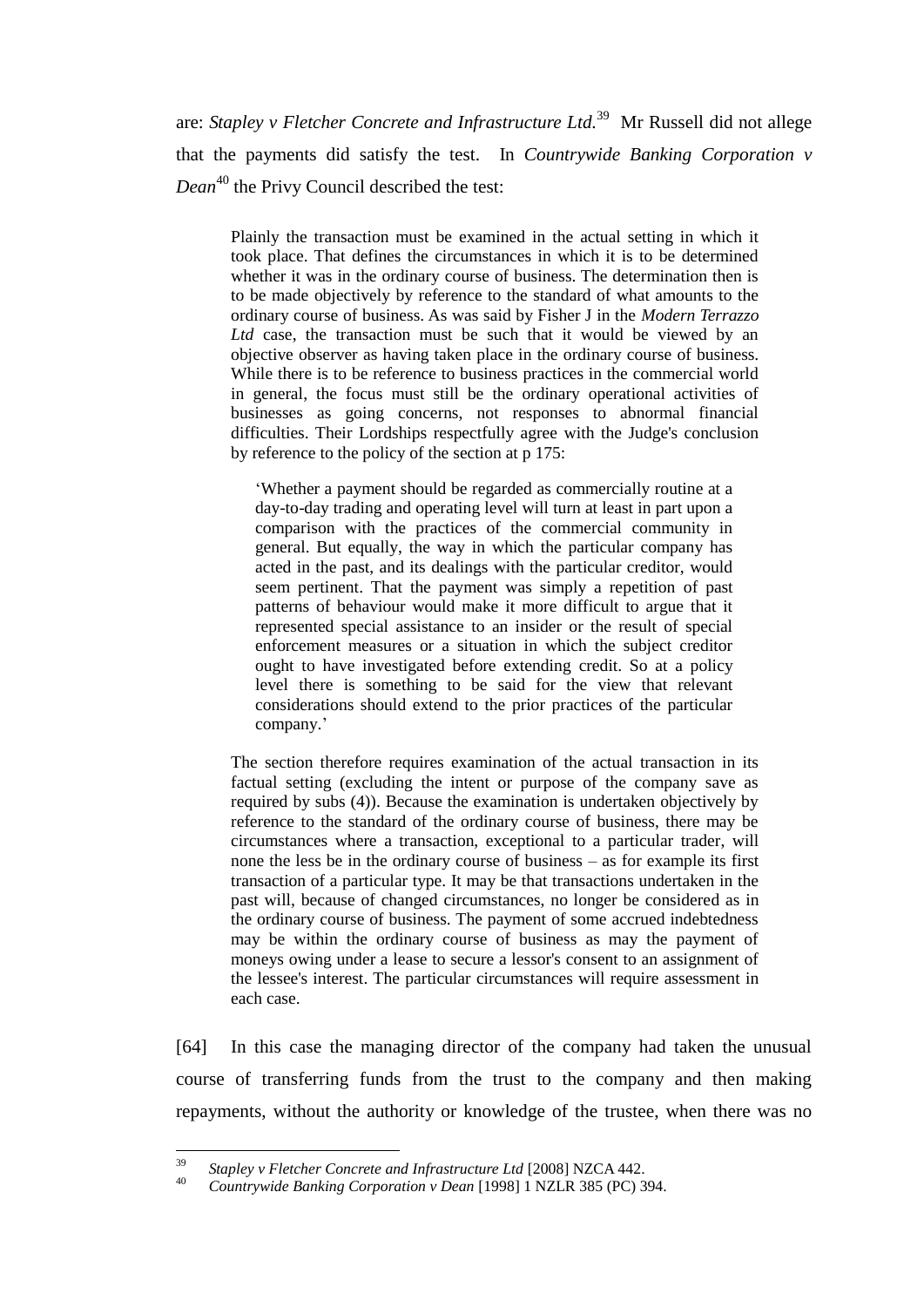documentation between the trust and the company evidencing the arrangement in circumstances where it would be standard practice for such arrangements to be recorded in writing between the parties and when the company's own records of its dealings with the trust were quite misleading. These features take the payments in this case well away from the case of the payment to a creditor in the ordinary course of business. Applying the repealed version of s 292 would not have saved the payments, if they were otherwise voidable.

## *Does Mr Russell have a defence under s 296?*

[65] The liquidators accepted on the basis of the Court of Appeal's decision in *Levin v Rastkar*<sup>41</sup> that the current version of s 296 applies. Mr Judd accepted that Mr Russell does not have a defence under s 296(3), because Mr Russell did not give value for the payments and Mr Russell did not alter his position in reliance on the validity of the payments. As Mr Russell did not know about the transactions with the company, he could not have changed his position in reliance on the validity of the payments.

[66] If there had been a relevant creditor-debtor relationship so as to bring s 292 into play, Mr Russell would be in some difficulty. The liquidators intend to enforce any liability for voidable transactions against him personally. As a trustee he has no doubt accounted for the money received from the company. If found liable and ordered to pay under s 295, he may have an indemnity which would entitle him to an equitable lien and the right to be recouped out of trust assets for payment of a judgment debt, but that may be little comfort when the trust is insolvent. Section 296 has not been drawn with trustees such as Mr Russell in mind.

[67] There is a possible way around the difficulty. The voidable transactions provisions of the Companies Act are directed at those who benefit as creditors. Although Mr Russell was in law the recipient of the company's payments, as trustee he had no beneficial interest in the money received. His position is comparable to that of an agent who receives funds and passes them on to his principal. Restitution law may not regard an agent who accounts to his principal as the beneficiary of a

 $41$ <sup>41</sup> *Levin v Rastkar* at [53]–[56].